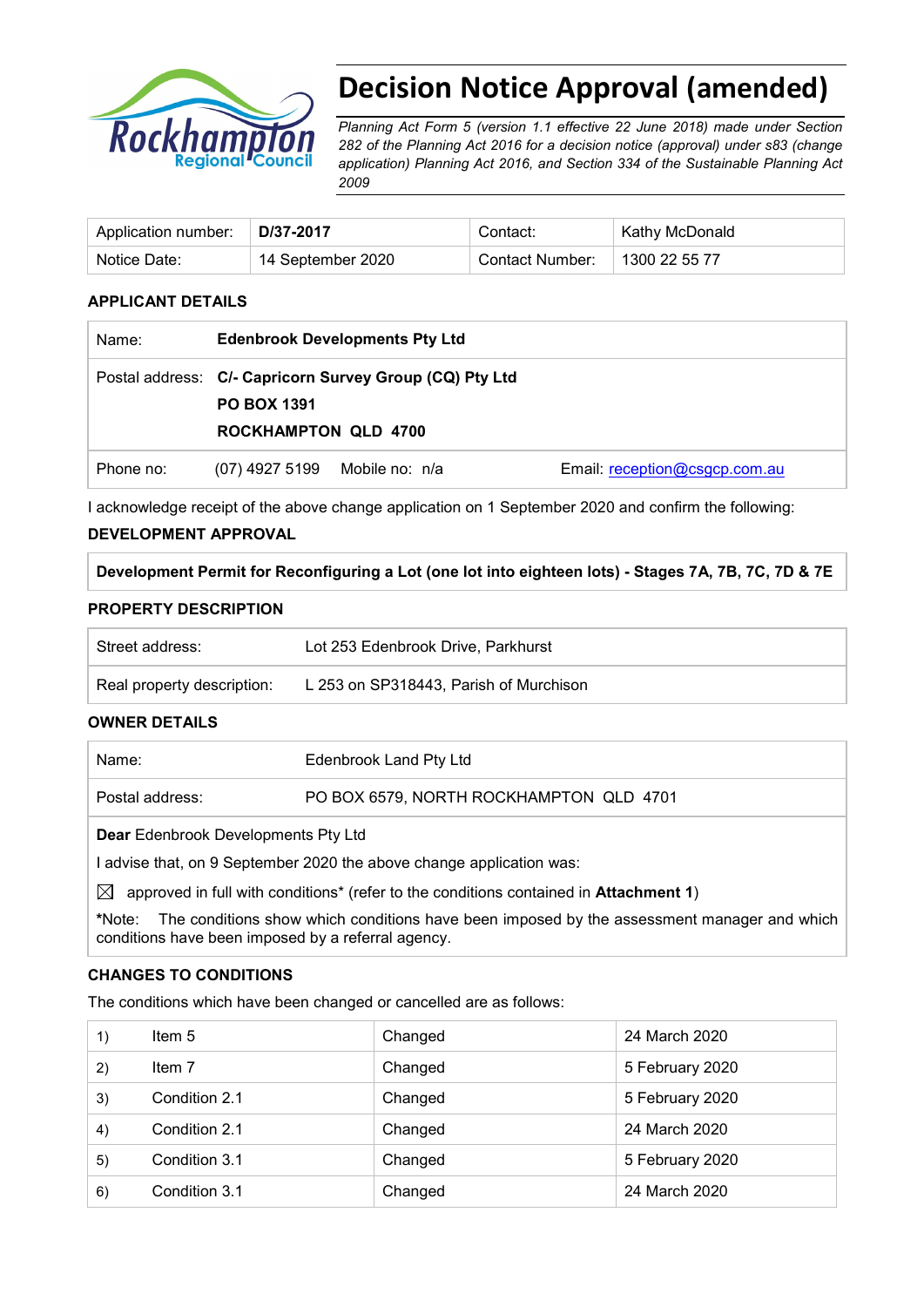| $\mathsf{7}$ | Condition 4.7 | <b>Deleted</b> | 9 September 2020 |
|--------------|---------------|----------------|------------------|
| 8)           | Condition 4.8 | Deleted        | 9 September 2020 |
| 9)           | Condition 4.9 | <b>Deleted</b> | 9 September 2020 |
| 10)          | Condition 5.4 | Changed        | 5 February 2020  |
| 11)          | Condition 5.5 | Changed        | 5 February 2020  |
| 12)          | Changed 8.3   | Changed        | 5 February 2020  |

# **1. DETAILS OF THE APPROVAL**

|                                                                                                                                                                                                        | <b>Development</b><br><b>Permit</b> | Preliminary<br>Approval |
|--------------------------------------------------------------------------------------------------------------------------------------------------------------------------------------------------------|-------------------------------------|-------------------------|
| Development assessable under the planning scheme, superseded<br>planning scheme, a temporary local planning instrument, a master<br>plan or a preliminary approval which includes a variation approval |                                     |                         |
| - Reconfiguring a lot                                                                                                                                                                                  |                                     |                         |

#### **2. CONDITIONS**

This approval is subject to the conditions in Attachment 1.

#### **3. FURTHER DEVELOPMENT PERMITS REQUIRED**

Please be advised that the following development permits are required to be obtained before the development can be carried out:

| Type of development permit required | Subject of the required development permit |
|-------------------------------------|--------------------------------------------|
| <b>Operational Works</b>            | Road Works                                 |
|                                     | Sewerage Works                             |
|                                     | Water Works                                |
|                                     | Stormwater Works                           |
|                                     | Inter-allotment Drainage Works             |
|                                     | Site Works                                 |

#### **4. REFERRAL AGENCIES NIL**

# **5. THE APPROVED PLANS**

**The approved development must be completed and maintained generally in accordance with the approved drawings and documents:**

| <b>Plan/Document Name</b>                   | <b>Plan/Document</b><br>Reference | Dated           |
|---------------------------------------------|-----------------------------------|-----------------|
| Staging Plan                                | 6650-07-STG Issue C               | 19 March 2020   |
| <b>Building Location Envelope Plan</b>      | 6650-07-BLE Issue A               | 19 March 2020   |
| <b>Property Description</b>                 | 1097-ROL1 Rev 3                   | 8 November 2017 |
| Proposal Plan                               | 1097-ROL2 Rev 3                   | 8 November 2017 |
| <b>Preliminary Infrastructure Details</b>   | 1097-ROL3 Rev 3                   | 8 November 2017 |
| <b>Staging Details and Pathway Strategy</b> | 1097-ROL5 Rev 3                   | 8 November 2017 |

D/37-2017 - Decision Notice (amended)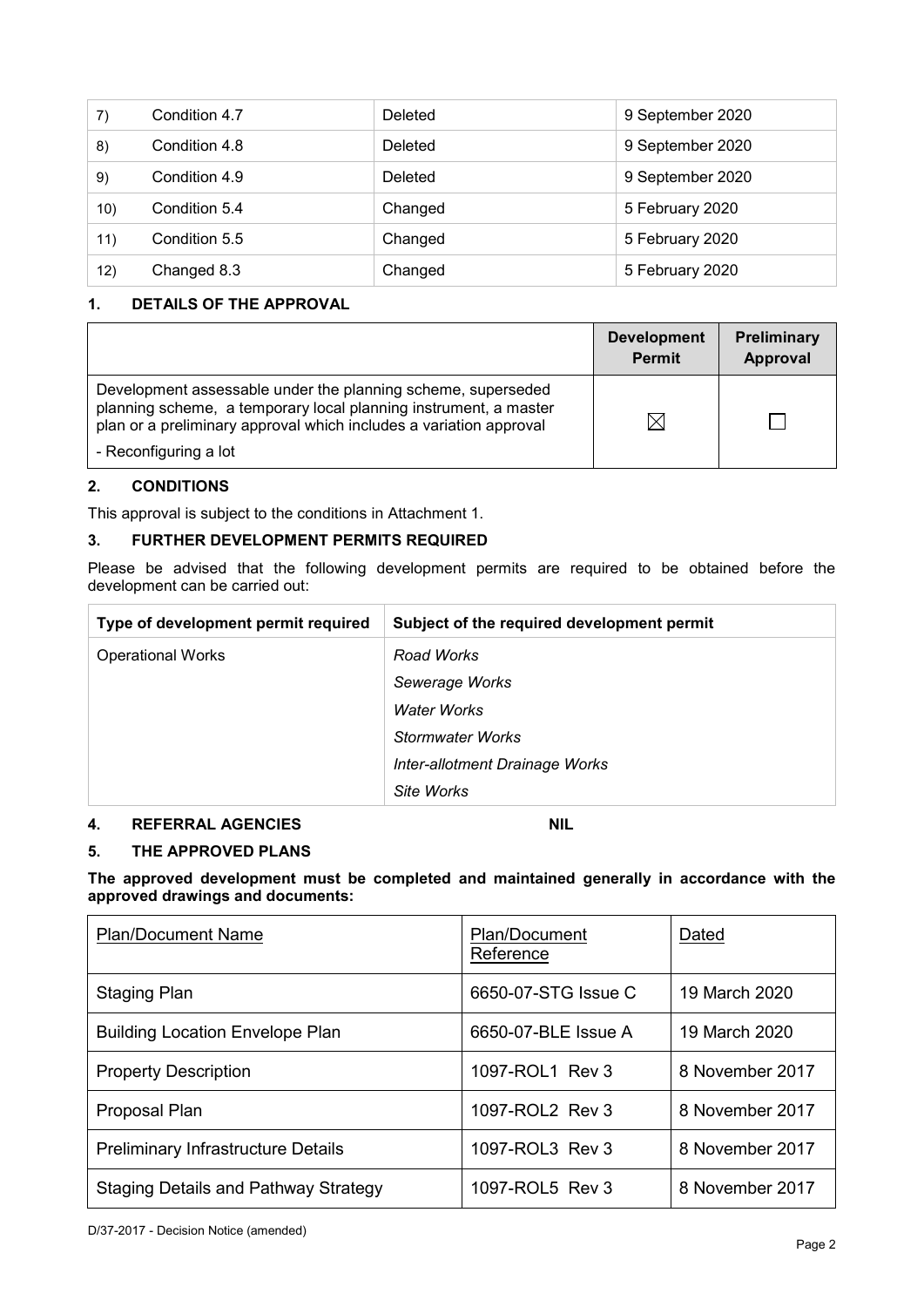| <b>Plan/Document Name</b>                                                         | Plan/Document<br>Reference                         | Dated            |
|-----------------------------------------------------------------------------------|----------------------------------------------------|------------------|
| Concept Landscaping Plan                                                          | 1097-ROL6 Rev 3                                    | 8 November 2017  |
| <b>Building Setback Details</b>                                                   | 1097-ROL7 Rev 3                                    | 8 November 2017  |
| Response to ROL Information Request                                               | 1096 Response to ROL<br><b>Information Request</b> | 19 December 2017 |
| Downstream Flood Impacts Catchment Plan                                           | 1097-FM01 Issue 2                                  | 1 December 2017  |
| Downstream Flood Impacts Adjoining Existing<br>Development Stormwater Drainage    | 1097-FM02 Issue 1                                  | 1 December 2017  |
| Downstream Flood Impacts 1 in 100YR Flood<br>Mapping Pre Edenbrook Stage 7 & 8    | 1097-FM03 Issue 2                                  | 1 December 2017  |
| Downstream Flood Impacts 1 in 100YR Flood<br>Mapping Post Edenbrook Stage 7 & 8   | 1097-FM04 Issue 2                                  | 1 December 2017  |
| Downstream Flood Impacts Edenbrook Stages<br>7 & 8 Stormwater Drainage Connection | 1097-FM05 Issue 2                                  | 1 December 2017  |

# **6. CURRENCY PERIOD FOR THE APPROVAL (s.85 of the Planning Act)**

The standard relevant periods stated in section 85 of *Planning Act 20016* apply to each aspect of development in this approval, if not stated in the conditions of approval attached.

# **7. STATEMENT OF REASONS**

| <b>Description of the</b><br>development | The proposed development is for a Minor Change to Development Permit<br>D/37-2017 for Reconfiguring a Lot (one lot into eighteen lots) - Stages 7A,<br>7B, 7C, 7D & 7E                                                                                                                                                                                              |  |
|------------------------------------------|---------------------------------------------------------------------------------------------------------------------------------------------------------------------------------------------------------------------------------------------------------------------------------------------------------------------------------------------------------------------|--|
| <b>Reasons for decision</b>              | The proposed change is considered minor and will not compromise the<br>a)<br>strategic framework in the Rockhampton Region Planning Scheme<br>2015;                                                                                                                                                                                                                 |  |
|                                          | Assessment of the development against the relevant zone purpose,<br>b)<br>planning scheme codes and planning scheme policies demonstrates<br>that the proposed development will not cause significant adverse<br>impacts on the surrounding natural environment, built environment and<br>infrastructure, community facilities, or local character and amenity; and |  |
|                                          | The proposed development does not compromise the relevant State<br>C)<br>Planning Policy.                                                                                                                                                                                                                                                                           |  |
| <b>Assessment</b><br><b>Benchmarks</b>   | The proposed development was assessed against the following assessment<br>benchmarks:                                                                                                                                                                                                                                                                               |  |
|                                          | Reconfiguring a Lot Code;                                                                                                                                                                                                                                                                                                                                           |  |
|                                          | Access, Parking and Transport Code;                                                                                                                                                                                                                                                                                                                                 |  |
|                                          | Filling and Excavation Code;                                                                                                                                                                                                                                                                                                                                        |  |
|                                          | Landscape Code;                                                                                                                                                                                                                                                                                                                                                     |  |
|                                          | Stormwater Management Code; and                                                                                                                                                                                                                                                                                                                                     |  |
|                                          | Water and Sewer Code.                                                                                                                                                                                                                                                                                                                                               |  |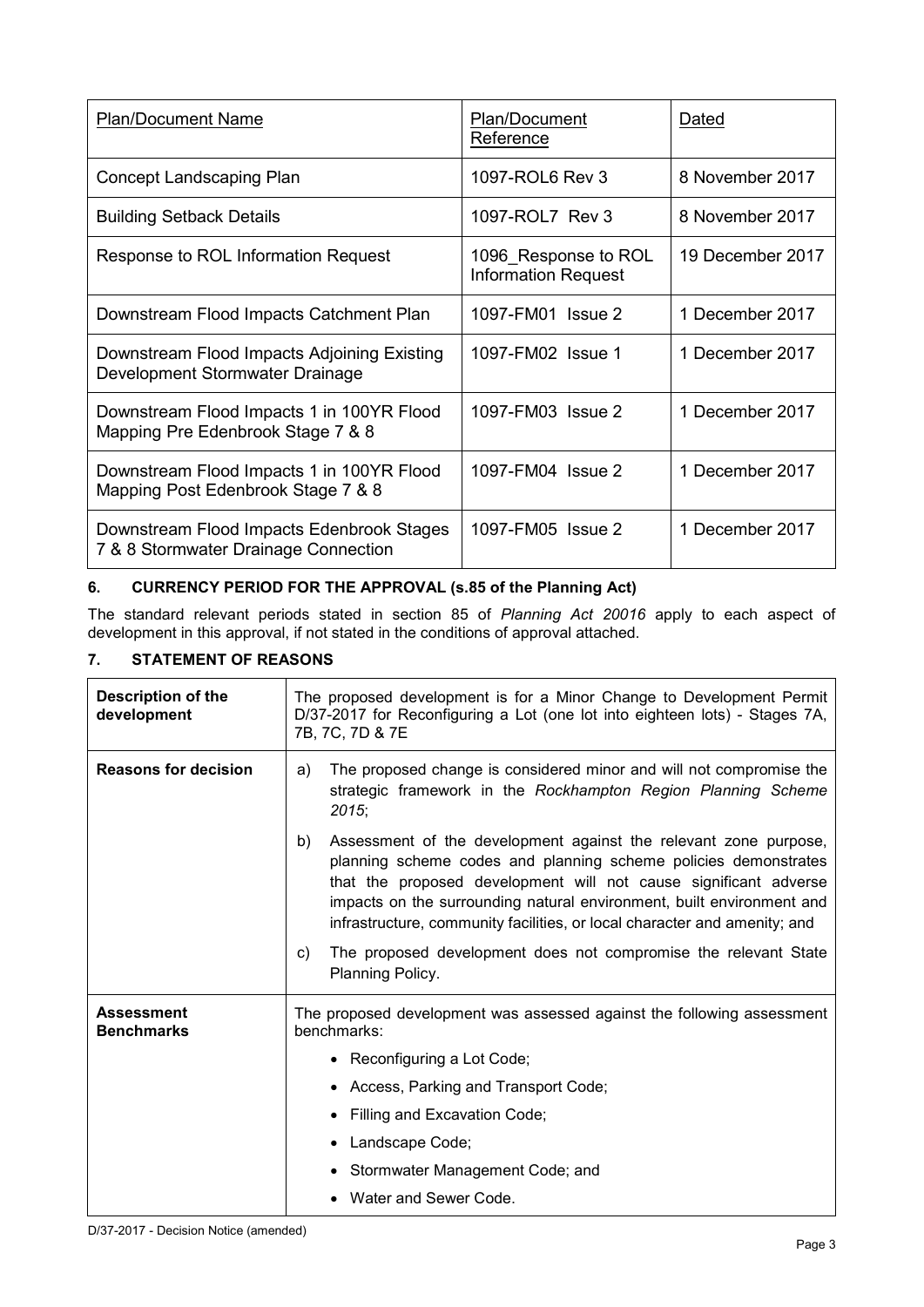| <b>Matters prescribed by</b> |       | The State Planning Policy - Part $E_i$                                  |
|------------------------------|-------|-------------------------------------------------------------------------|
| regulation                   | (ii)  | The Central Queensland Regional Plan;                                   |
|                              | (iii) | The Rockhampton Region Planning Scheme 2015.                            |
|                              | (iv)  | The common material, being the material submitted with the application. |

#### **8. RIGHTS OF APPEAL**

The rights of an applicant to appeal to a tribunal or the Planning and Environment Court against a decision about a development application are set out in chapter 6, part 1 of the *Planning Act 2016*. For particular applications, there may also be a right to make an application for a declaration by a tribunal (see chapter 6, part 2 of the *Planning Act 2016).*

#### *Appeal by an applicant*

An applicant for a development application may appeal to the Planning and Environment Court against the following:

- the refusal of all or part of the development application
- a provision of the development approval
- the decision to give a preliminary approval when a development permit was applied for
- a deemed refusal of the development application.

An applicant may also have a right to appeal to the Development tribunal. For more information, see schedule 1 of the *Planning Act 2016*.

The timeframes for starting an appeal in the Planning and Environment Court are set out in section 229 of the *Planning Act 2016*.

**Attachment 2** is an extract from the *Planning Act 2016* that sets down the applicant's appeal rights and the appeal rights of a submitter.

#### **9. WHEN THE DEVELOPMENT APPROVAL TAKES EFFECT**

This development approval takes effect:

- From the time the decision notice is given if there is no submitter and the applicant does not appeal the decision to the court.
- Or
- When the submitter's appeal period ends  $-$  if there is a submitter and the applicant does not appeal the decision to the court.
- Or
- Subject to the decision of the court, when the appeal is finally decided  $-$  if an appeal is made to the court.

#### **10. ORIGINAL DECISION ASSESSMENT MANAGER**

| Name: | Tarnya Fitzgibbon<br><b>COORDINATOR</b><br>DEVELOPMENT ASSESSMENT | Date: 23 January 2018 |
|-------|-------------------------------------------------------------------|-----------------------|
| 11    | ACCECCMENT MANAGER                                                |                       |

#### **11. ASSESSMENT MANAGER**

| Name: | Tarnya Fitzgibbon<br><b>COORDINATOR</b> | Signature: | Date: | 14 September 2020 |
|-------|-----------------------------------------|------------|-------|-------------------|
|       | <b>DEVELOPMENT ASSESSMENT</b>           |            |       |                   |

#### **Attachment 1 – Conditions of the approval**

*Part 1* **–** *Conditions imposed by the assessment manager [Note: where a condition is imposed about infrastructure under Chapter 4 of the Planning Act 2016, the relevant provision of the Act under which this condition was imposed must be specified.]*

#### **Attachment 2—Extract on appeal rights**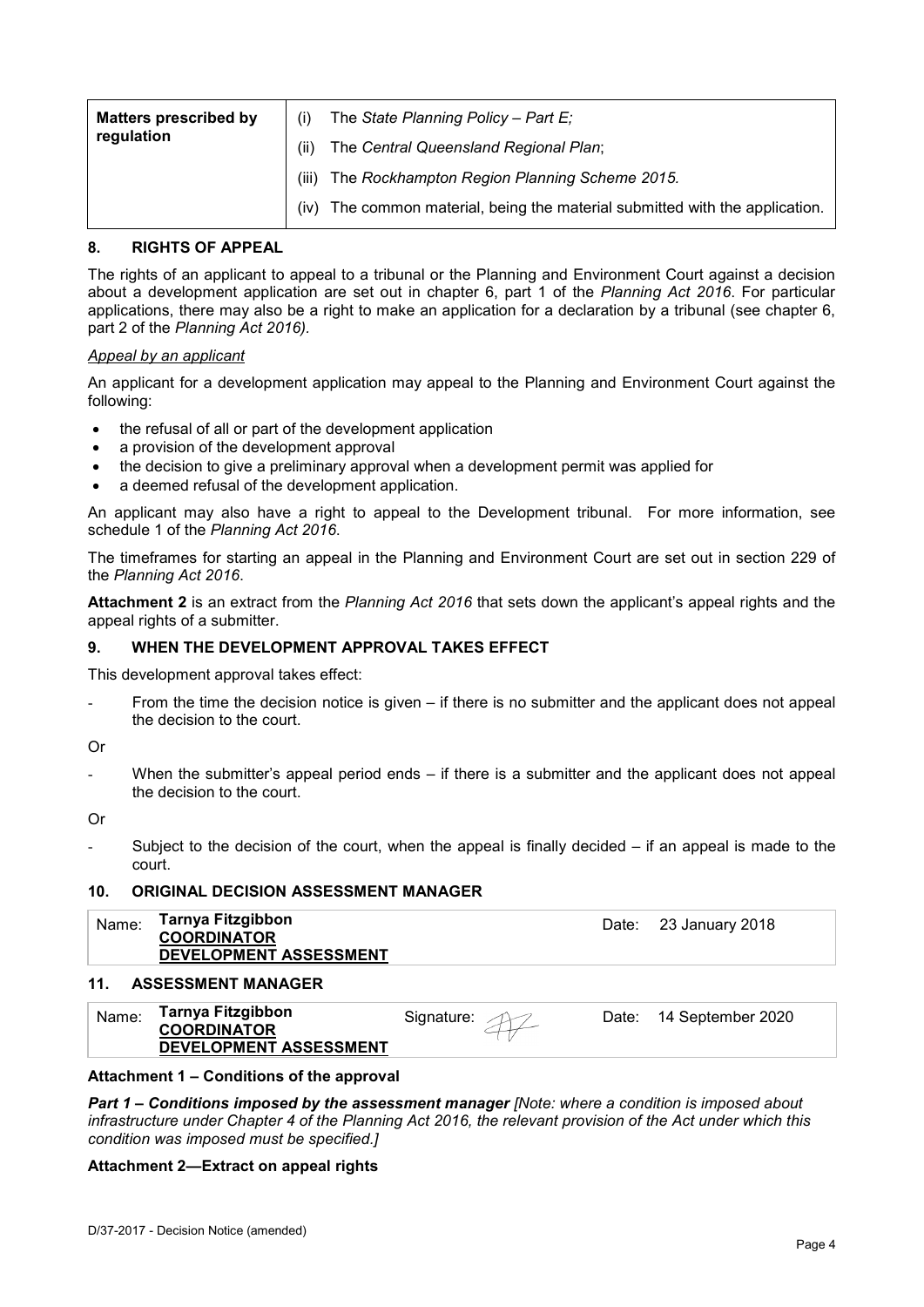

# **Attachment 1 – Part 1**

# **Rockhampton Regional Council Conditions**

*PLANNING ACT 2016*

# 1.0 ADMINISTRATION

- 1.1 The Developer and his employee, agent, contractor or invitee is responsible for ensuring compliance with the conditions of this development approval.
- 1.2 Where these Conditions refer to "Council" in relation to requiring Council to approve or to be satisfied as to any matter, or conferring on the Council a function, power or discretion, that role may be fulfilled in whole or in part by a delegate appointed for that purpose by the Council.
- 1.3 All conditions, works, or requirements of this development approval must be undertaken, completed, and be accompanied by a Survey Plan Approval Certificate for any operational works required by this development approval:
	- 1.3.1 to Council's satisfaction;
	- 1.3.2 at no cost to Council; and
	- 1.3.3 prior to the issue of the Survey Plan Approval Certificate for the Survey Plan,

unless otherwise stated.

- 1.4 Infrastructure requirements of this development approval must be contributed to the relevant authorities, where applicable, at no cost to Council, prior to the issue of the Compliance Certificate for the Survey Plan, unless otherwise stated.
- 1.5 The following further Development Permits must be obtained prior to the commencement of any works associated with their purposes:
	- 1.5.1 Operational Works:
		- (i) Road Works;
		- (ii) Sewerage Works;
		- (iii) Water Works;
		- (iv) Stormwater Works;
		- (v) Inter-allotment Drainage Works; and
		- (vi) Site Works.
- 1.6 All works must be designed, constructed and maintained in accordance with the relevant Council policies, guidelines and standards, unless otherwise stated.
- 1.7 All engineering drawings/specifications, design and construction works must be in accordance with the requirements of the relevant *Australian Standards* and must be approved, supervised and certified by a Registered Professional Engineer of Queensland.

# 2.0 APPROVED PLANS AND DOCUMENTS

2.1 The approved development must be completed and maintained generally in accordance with the approved plans and documents, except where amended by any condition of this development approval: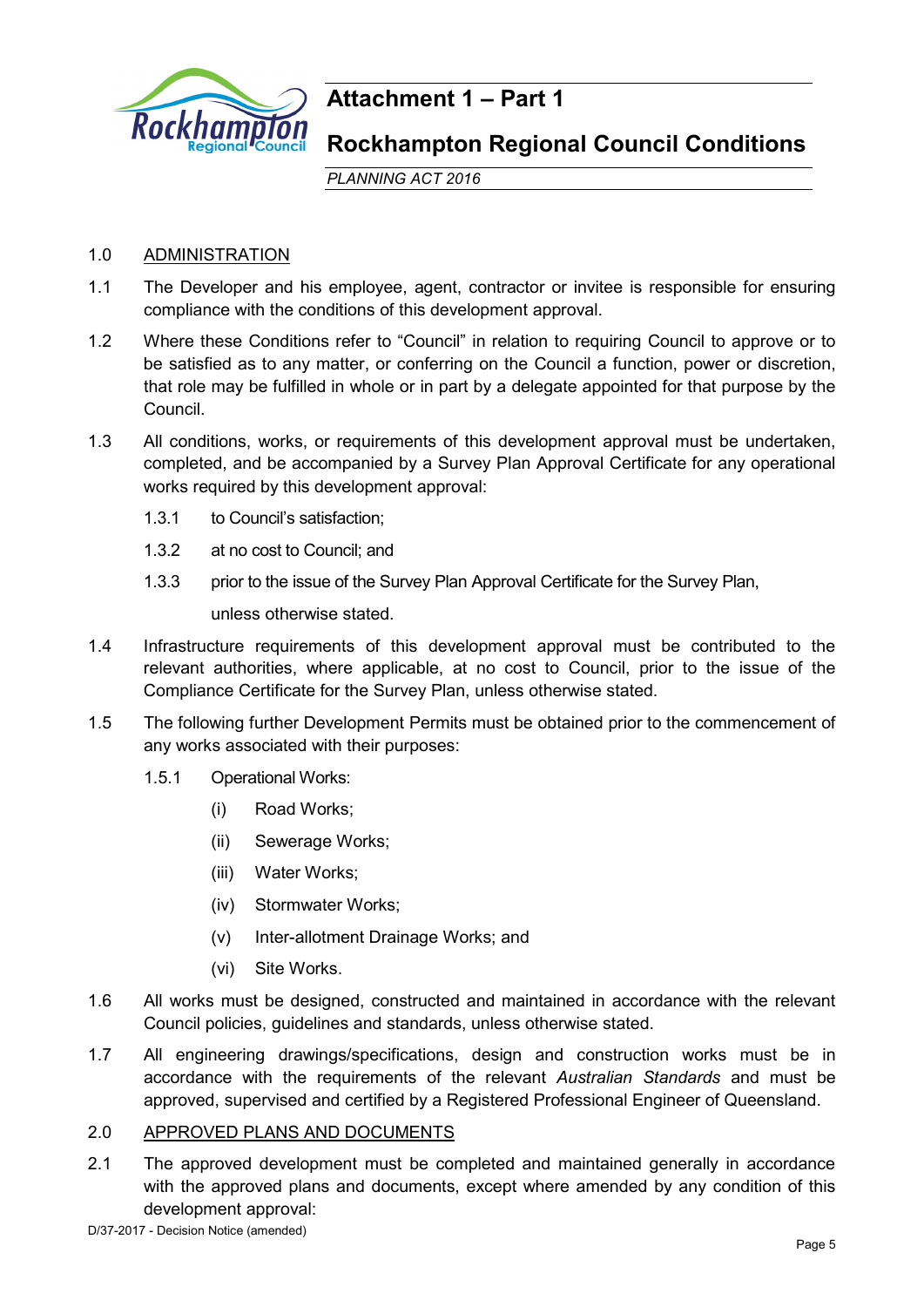| <b>Plan/Document Name</b>                                                                       | <b>Plan/Document Reference</b>                     | Dated            |
|-------------------------------------------------------------------------------------------------|----------------------------------------------------|------------------|
| <b>Staging Plan</b>                                                                             | 6650-07-STG Issue C                                | 19 March 2020    |
| <b>Building Location Envelope Plan</b>                                                          | 6650-07-BLE Issue A                                | 19 March 2020    |
| <b>Property Description</b>                                                                     | 1097-ROL1 Rev 3                                    | 8 November 2017  |
| Proposal Plan                                                                                   | 1097-ROL2 Rev 3                                    | 8 November 2017  |
| <b>Preliminary Infrastructure Details</b>                                                       | 1097-ROL3 Rev 3                                    | 8 November 2017  |
| <b>Staging Details and Pathway</b><br>Strategy                                                  | 1097-ROL5 Rev 3                                    | 8 November 2017  |
| <b>Concept Landscaping Plan</b>                                                                 | 1097-ROL6 Rev 3                                    | 8 November 2017  |
| <b>Building Setback Details</b>                                                                 | 1097-ROL7 Rev 3                                    | 8 November 2017  |
| Response to ROL Information<br>Request                                                          | 1096 Response to ROL<br><b>Information Request</b> | 19 December 2017 |
| Downstream Flood Impacts<br><b>Catchment Plan</b>                                               | 1097-FM01 Issue 2                                  | 1 December 2017  |
| Downstream Flood Impacts<br><b>Adjoining Existing Development</b><br><b>Stormwater Drainage</b> | 1097-FM02 Issue 1                                  | 1 December 2017  |
| Downstream Flood Impacts 1 in<br>100YR Flood Mapping Pre<br>Edenbrook Stage 7 & 8               | 1097-FM03 Issue 2                                  | 1 December 2017  |
| Downstream Flood Impacts 1 in<br>100YR Flood Mapping Post<br>Edenbrook Stage 7 & 8              | 1097-FM04 Issue 2                                  | 1 December 2017  |
| Downstream Flood Impacts<br>Edenbrook Stages 7 & 8<br><b>Stormwater Drainage Connection</b>     | 1097-FM05 Issue 2                                  | 1 December 2017  |

- 2.2 Where there is any conflict between the conditions of this development approval and the details shown on the approved plans and documents, the conditions of this development approval must prevail.
- 2.3 Where conditions require the above plans or documents to be amended, the revised document(s) must be submitted for approval by Council prior to the submission of an application for a Development Permit for Operational Works.

# 3.0 STAGED DEVELOPMENT

- 3.1 This development approval is for a development to be undertaken in five (5) discrete stages, namely:
	- 3.1.1 Lot 132, Lot 133 and Lot 151 (Stage 7A);
	- 3.1.2 Lot 134, Lot 135, Lot 152 and Lot 153 (Stage 7B);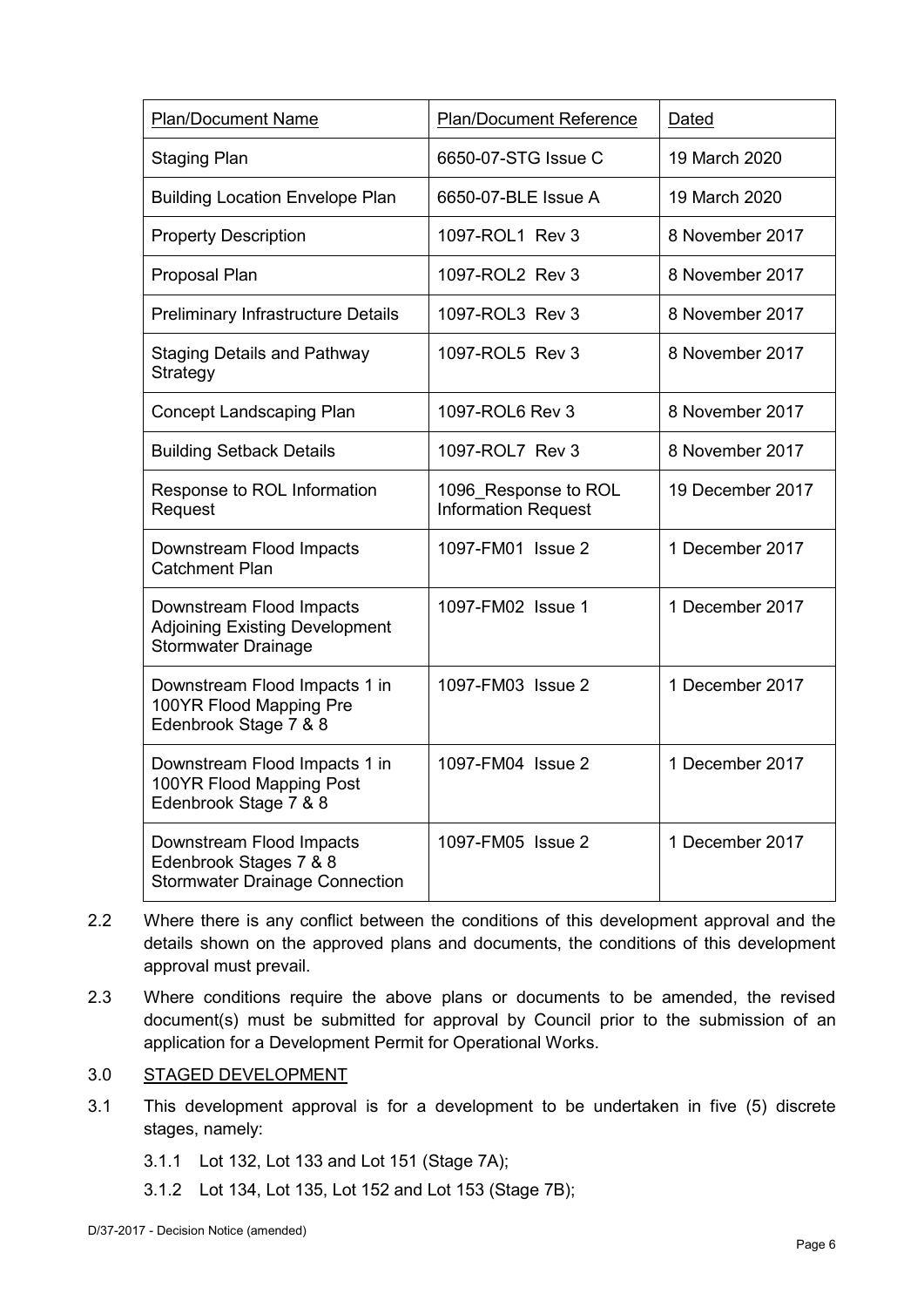- 3.1.3 Lot 136, Lot 137, Lot 154 and Lot 155 (Stage 7C);
- 3.1.4 Lot 156, and Lot 157 (Stage 7D); and
- 3.1.5 Lot 115, Lot 130, Lot 131 and Lot 138 (Stage 7E)

in accordance with the approved plan (refer to condition 2.1).

The stages do not need to be constructed chronologically, however must be logical and connected to all services as appropriate.

- 3.2 Unless otherwise expressly stated, the conditions must be read as being applicable to all stages.
- 4.0 ROAD WORKS
- 4.1 A Development Permit for Operational Works (road works) must be obtained prior to the commencement of any road works required by this development approval.
- 4.2 All road works must be designed and constructed in accordance with the approved plans (refer to condition 2.1), *Capricorn Municipal Development Guidelines*, relevant *Australian Standards*, *Austroads Guidelines* and the provisions of a Development Permit for Operational Works (road works).
- 4.3 Any application for a Development Permit for Operational Works (road works) must demonstrate that all new roads and road reserves included in the application connect with existing constructed road(s) at the time of making the application.
- 4.4 Traffic signs and pavement markings must be provided in accordance with the *Manual of Uniform Traffic Control Devices – Queensland*. Where necessary, existing traffic signs and pavement markings must be modified in accordance with the *Manual of Uniform Traffic Control Devices – Queensland*.
- 4.5 Truncations must be applied to all corner allotments.
- 4.6 A temporary sealed turning area must be provided at the road end adjacent to proposed Lot 156 and Lot 138. Details of the turning areas, including practical vehicular and pedestrian access to lots, parking for adjacent lots and manoeuvring for a refuse collection vehicle must be demonstrated in any application for a Development Permit for Operational Works (road works).
- 4.7 Deleted.
- 4.8 Deleted.
- 4.9 Deleted.
- 5.0 SEWERAGE WORKS
- 5.1 A Development Permit for Operational Works (sewerage works) must be obtained prior to the commencement of any sewerage works required by this development approval.
- 5.2 All sewerage works must be designed and constructed in accordance with the approved plans (refer to condition 2.1), *Capricorn Municipal Development Guidelines*, *Water Supply (Safety and Reliability) Act 2008*, *Plumbing and Drainage Act 2002* and the provisions of a Development Permit for Operational Works (sewerage works).
- 5.3 All lots within the development must be connected to Council's reticulated sewerage network. Each lot must be provided with its own separate sewerage connection point, located wholly within its respective property boundary.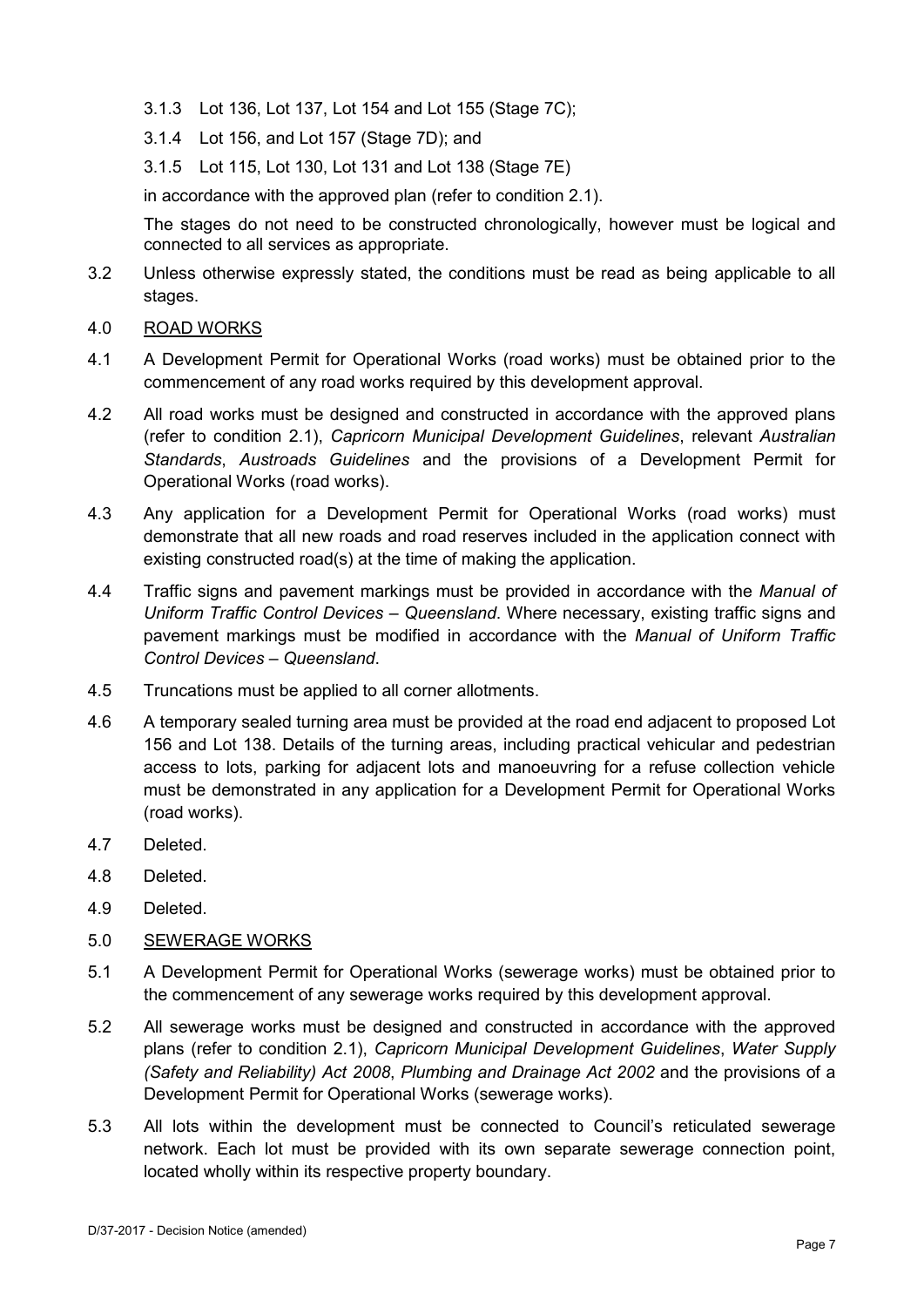- 5.4 Sewerage works for Stage 5 development (D/27-2017) must be completed prior to the commencement of any sewerage construction works for stages 7C, 7D and 7E.
- 5.5 Sewerage works for Stage 8 development (D/33-2017) must be completed prior to the commencement of any sewerage construction works for stage 7E development.
- 5.6 Easements must be provided over all sewerage infrastructure located within private property. The easement location(s) and width(s) must be in accordance with the requirements of the *Capricorn Municipal Development Guidelines*.
- 5.7 The finished sewerage access chamber surface must be at a sufficient level to avoid ponding of stormwater above the top of the chamber. A heavy duty trafficable lid must be provided in the trafficable area.
- 5.8 Sewerage infrastructure must be provided to the upstream development boundary for connectivity.
- 5.9 Large trees must not be planted within one (1) metre of the centreline of any sewerage infrastructure; small shrubs and groundcover are acceptable.

# 6.0 WATER WORKS

- 6.1 A Development Permit for Operational Works (water works) must be obtained prior to the commencement of any water works required by this development approval.
- 6.2 All water works must be designed and constructed in accordance with the approved plans (refer to condition 2.1), *Capricorn Municipal Development Guidelines*, *Water Supply (Safety and Reliability) Act 2008*, *Plumbing and Drainage Act 2002* and the provisions of a Development Permit for Operational Works (water works).
- 6.3 All lots within the development must be connected to Council's reticulated water network. Each lot must be provided with its own separate water connection point, located wholly within its respective property boundary.
- 6.4 All proposed reticulation mains within the development site must be interconnected to eliminate dead ends. Looped mains are permitted in cul-de-sacs.

# 7.0 STORMWATER WORKS

- 7.1 A Development Permit for Operational Works (stormwater works) must be obtained prior to the commencement of any stormwater works required by this development approval.
- 7.2 All stormwater drainage works must be designed and constructed in accordance with the approved plans (refer to condition 2.1), *Queensland Urban Drainage Manual*, *Capricorn Municipal Development Guidelines*, sound engineering practice and the provisions of a Development Permit for Operational Works (stormwater works).
- 7.3 All stormwater must drain to a lawful point of discharge and must not adversely affect surrounding land or infrastructure in comparison to the pre-development conditions, including but not limited to blocking, altering or diverting existing stormwater runoff patterns or having the potential to cause damage to other infrastructure.
- 7.4 The proprietary stormwater quality device proposed at the outfall must be sized and upgraded as necessary to meet the reduction targets outlined in the State Planning Policy with respect to Total Suspended Solids (TSS). Details of this device and amended reduction performance evaluation outputs must be provided with the Operational Works (stormwater works) application.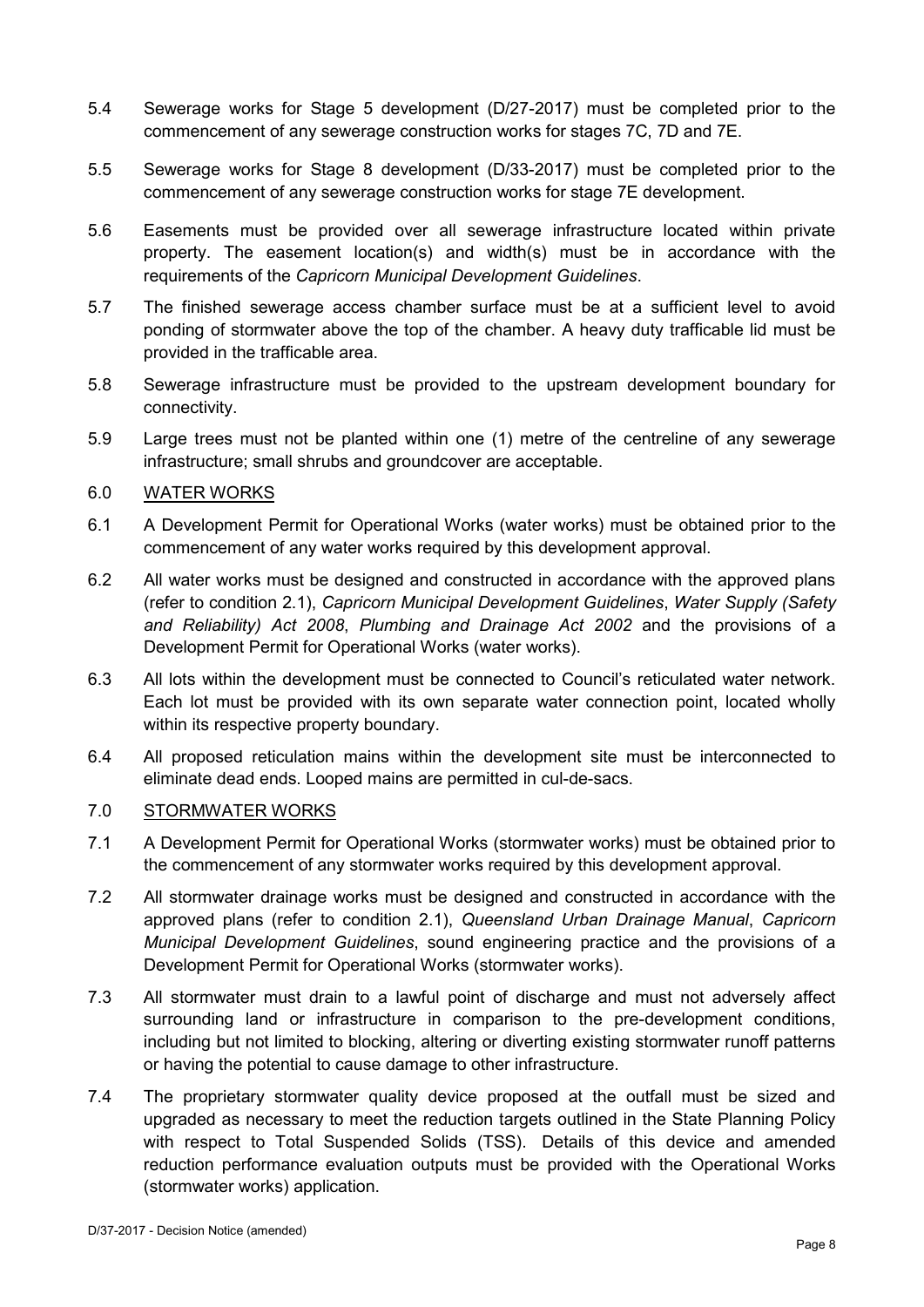- 7.5 Any application for a Development Permit for Operational Works (stormwater works) must be accompanied by Drainage Strategy, prepared and certified by a Registered Professional Engineer of Queensland, which demonstrate how major storm flows are conveyed through the subject development to a lawful point of discharge in accordance with the *Queensland Urban Drainage Manual* and the *Capricorn Municipal Development Guidelines*.
- 7.6 The Developer must pipe the eighteen percent (18%) Annual Exceedance Probability defined storm flow from the subject development through existing drainage easement (easement B) located within Lot 67 on RP860897 in accordance with the approved plans (refer to condition 2.1). Details of this pipework and how it outlets to the existing culvert must be provided with the Operational Works (stormwater works) application.
- 7.7 The Developer must provide a signed agreement from the owners of Lot 67 on RP860897 stipulating that they agree to the change in catchment conditions or the effects of any outfall from the subject development through or into Easement B. This agreement must be provided with the Operational Works application.

# 8.0 INTER-ALLOTMENT DRAINAGE WORKS

- 8.1 A Development Permit for Operational Works (inter-allotment drainage works) must be obtained prior to the commencement of any drainage works required by this development approval.
- 8.2 All inter-allotment drainage works must be designed and constructed in accordance with the approved plans (refer to condition 2.1), *Queensland Urban Drainage Manual, Capricorn Municipal Development Guidelines*, sound engineering practice and the provisions of a Development Permit for Operational Works (inter-allotment drainage works).
- 8.3 Inter-allotment drainage works for Stage 8 development (D/33-2017) must be completed prior to the commencement of any inter-allotment drainage construction works for stage 7E development.
- 8.4 Inter-allotment drainage systems and overland flow paths must be wholly contained within a Council easement, and be in accordance with the minimum widths prescribed in the *Capricorn Municipal Design Guidelines*. Easement documents must accompany the Survey Plan for endorsement by Council, prior to the issue of the Compliance Certificate for the Survey Plan.

# 9.0 SITE WORKS

- 9.1 A Development Permit for Operational Works (site works) must be obtained prior to the commencement of any site works on the development site.
- 9.2 Any application for a Development Permit for Operational Works (site works) must be accompanied by an earthworks plan that clearly identifies the following:
	- 9.2.1 the location of cut and/or fill;
	- 9.2.2 the type of fill to be used and the manner in which it is to be compacted;
	- 9.2.3 the quantum of fill to be deposited or removed and finished cut and/or fill levels;
	- 9.2.4 details of any proposed access routes that are intended to be used to transport fill to or from the development site; and
	- 9.2.5 the maintenance of access roads to and from the development site so that they are free of all cut and/or fill material and cleaned as necessary.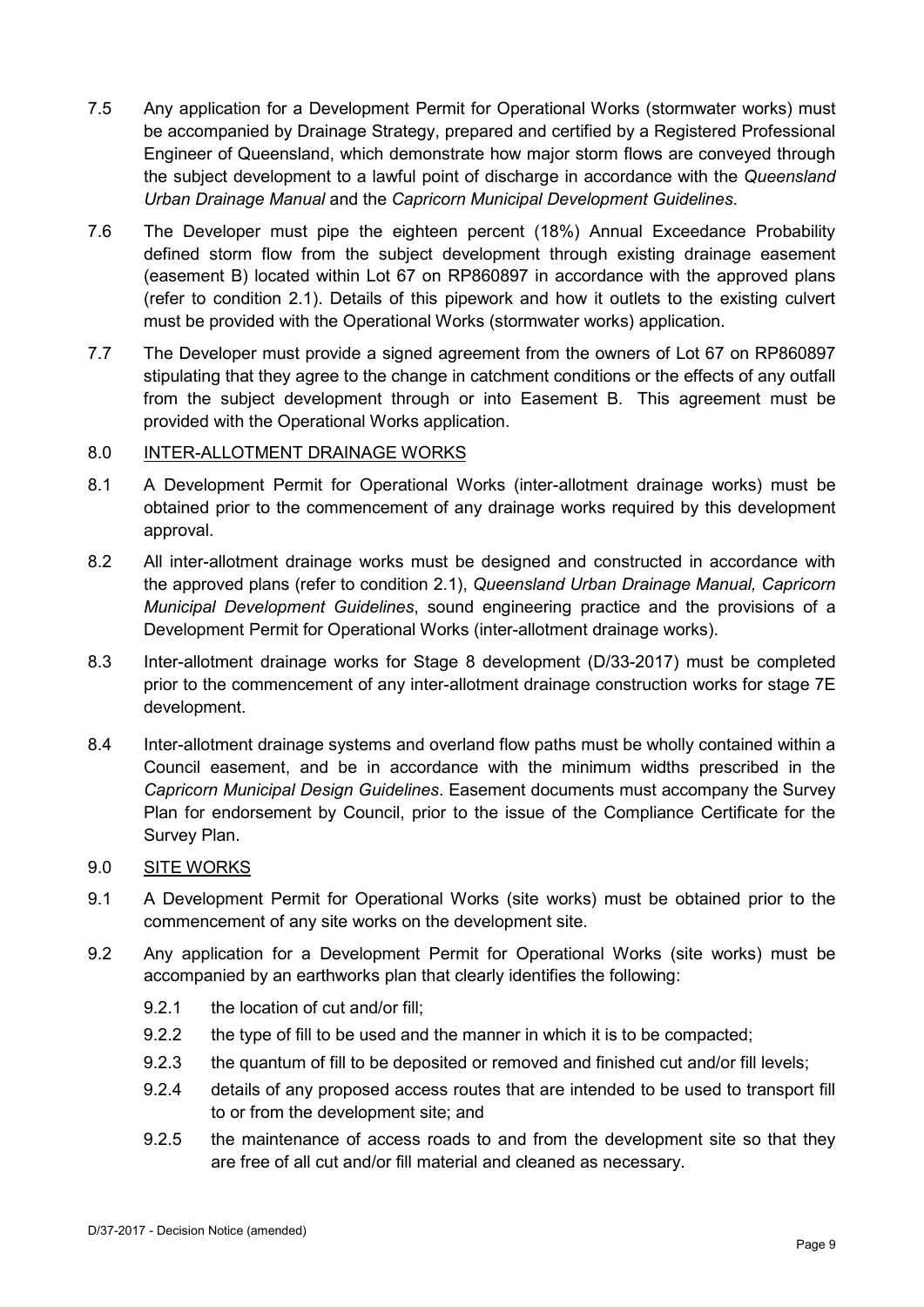- 9.3 All earthworks must be undertaken in accordance with *Australian Standard AS3798 "Guidelines on earthworks for commercial and residential developments".*
- 9.4 Site works must be constructed such that they do not, at any time, in any way restrict, impair or change the natural flow of runoff water, or cause a nuisance or worsening to surrounding land or infrastructure.
- 9.5 All site works must be undertaken to ensure that there is:
	- 9.5.1 no increase in upstream or downstream flood levels for all levels of immunity up to a one percent (1%) Annual Exceedance Probability defined flood event;
	- 9.5.2 no increase in velocity profiles, for which no remedy exists to prevent erosion and/or scouring. In the event that modelling shows non-compliance with the above, works must be undertaken within the system to satisfy the above criteria for development; and
	- 9.5.3 a lawful point of discharge to which the developed flows from the land drain.

Easements will be required over any other land to accommodate the flows.

- 9.6 Any proposed retaining structures / retaining walls and their foundations must be wholly contained within private allotments and not to be constructed as Council-owned infrastructure.
- 9.7 Retaining structures above one (1) metre in height that are not incidental works to a Development Permit for Building Works, must not be constructed unless separately and specifically certified by a Registered Professional Engineer of Queensland and must be approved as part of a Development Permit for Operational Works (site works).
- 10.0 ELECTRICITY
- 10.1 Underground electricity services must be provided to each lot in accordance with the standards and requirements of the relevant service provider.
- 10.2 Evidence must be provided of a certificate of supply with the relevant service providers to provide each lot with live electricity connection, in accordance with the requirements of the relevant authorities prior to the issue of the Survey Plan Approval Certificate.

# 11.0 TELECOMMUNICATIONS

- 11.1 Underground telecommunications services must be provided to each lot in accordance with the standards and requirements of the relevant service provider.
- 11.2 Evidence must be provided of a certificate of supply with the relevant service providers to provide each lot with telecommunication, in accordance with the requirements of the relevant authorities prior to the issue of the Survey Plan Approval Certificate.

#### 12.0 ASSET MANAGEMENT

- 12.1 Any alteration necessary to electricity, telephone, water mains, sewerage mains, and/or public utility installations resulting from the development or in connection with the development, must be undertaken and completed at no cost to Council.
- 12.2 Any damage to existing stormwater, water supply and sewerage infrastructure, kerb and channel, pathway or roadway (including removal of concrete slurry from public land and Council infrastructure), that occurs while any works are being carried out in association with this development approval must be repaired at full cost to the developer. This includes the reinstatement of any existing traffic signs or pavement markings that may have been removed or damaged.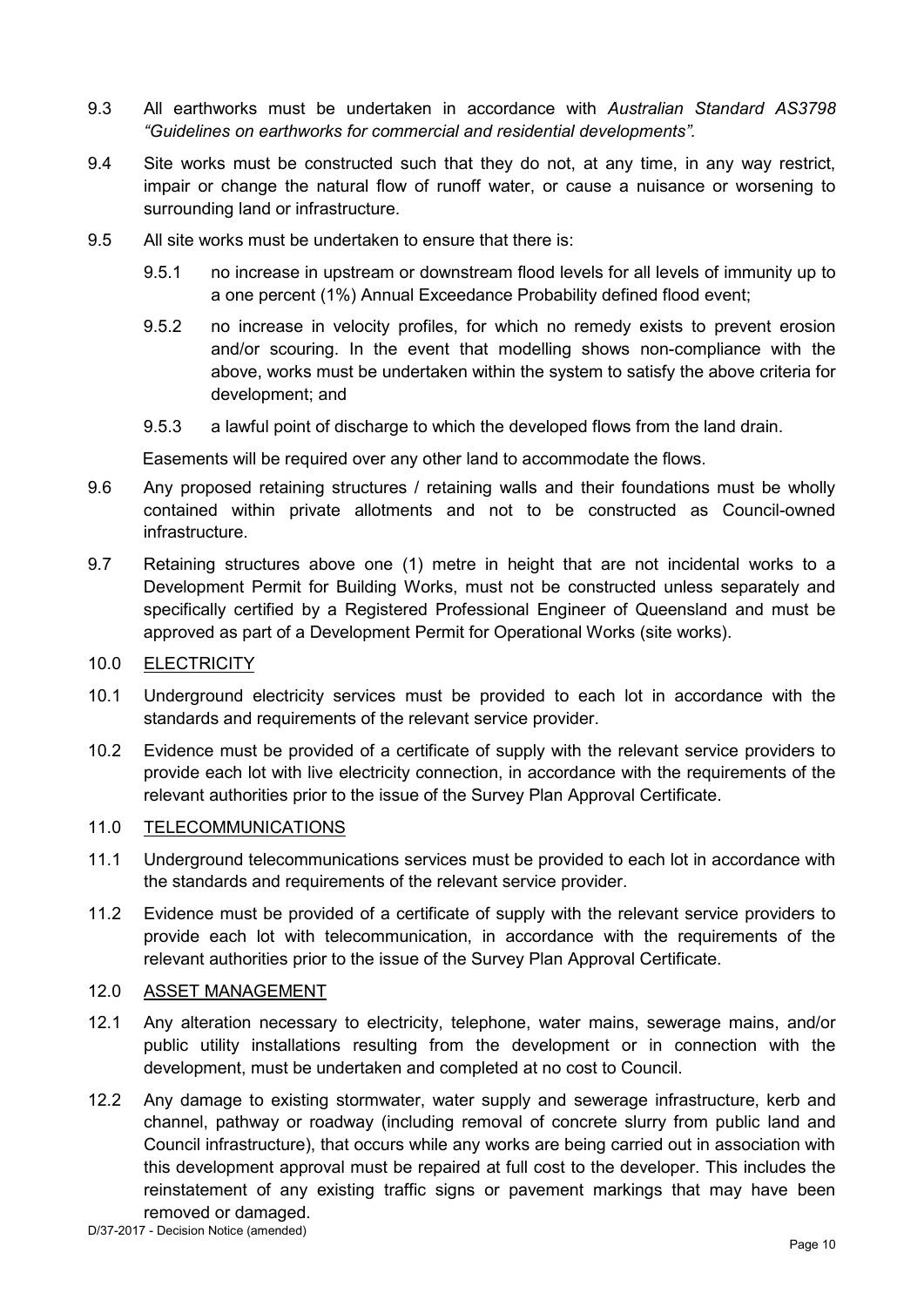12.3 'As Constructed' information pertaining to assets to be handed over to Council and those which may have an impact on Council's existing and future assets must be provided prior to the issue of the Compliance Certificate for the Survey Plan. This information must be provided in accordance with the Asset Design and As Constructed Manual (ADAC).

# 13.0 ENVIRONMENTAL

- 13.1 Any application for a Development Permit for Operational Works must be accompanied by an Erosion and Sediment Control Plan that addresses, but is not limited to, the following:
	- (i) objectives;
	- (ii) site location and topography
	- (iii) vegetation:
	- (iv) site drainage;
	- (v) soils;
	- (vi) erosion susceptibility;
	- (vii) erosion risk;
	- (viii) concept;
	- (ix) design; and
	- (x) implementation,
	- for the construction and post construction phases of work.
- 13.2 An Erosion Control and Stormwater Control Management Plan prepared by a Registered Professional Engineer of Queensland in accordance with the *Capricorn Municipal Design Guidelines*, must be:
	- 13.2.1 implemented, monitored and maintained for the duration of the works, and until all exposed soil areas are permanently stabilised (for example, turfed, hydromulched, concreted, landscaped); and
	- 13.2.2 available on-site for inspection by Council Officers whilst all works are being carried out.

# 14.0 OPERATING PROCEDURES

14.1 All construction materials, waste, waste skips, machinery and contractors' vehicles must be located and stored or parked within the development site. Storage of materials, or parking of construction machinery or contractors' vehicles must not occur within Twinview Terrace.

# ADVISORY NOTES

# NOTE 1. Aboriginal Cultural Heritage

It is advised that under section 23 of the *Aboriginal Cultural Heritage Act 2003*, a person who carries out an activity must take all reasonable and practicable measures to ensure the activity does not harm Aboriginal cultural heritage (the "cultural heritage duty of care"). Maximum penalties for breaching the duty of care are listed in the Aboriginal cultural heritage legislation. The information on Aboriginal cultural heritage is available on the Department of Aboriginal and Torres Strait Islander and Partnerships website [www.datsip.qld.gov.au.](http://www.datsip.qld.gov.au/)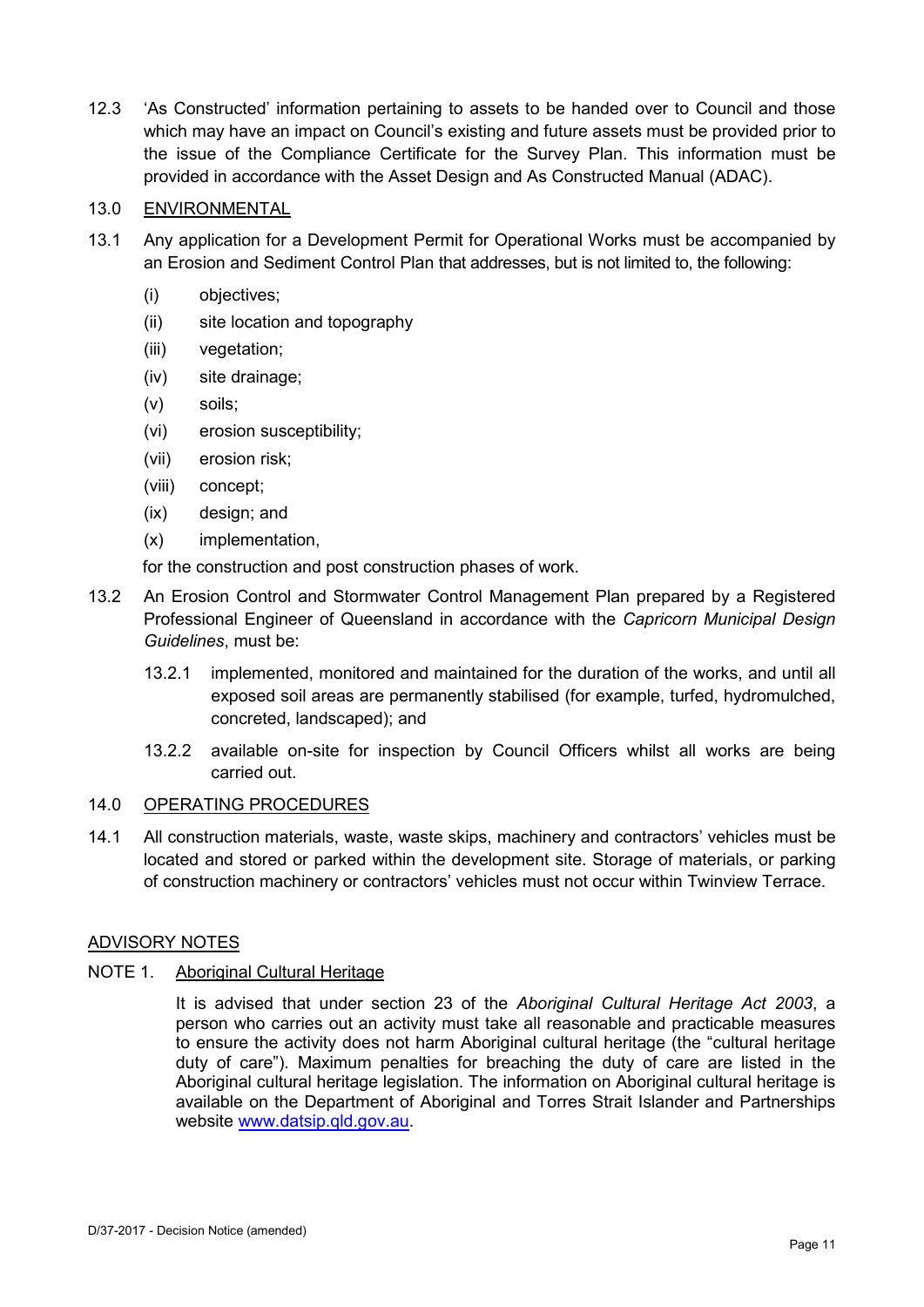# NOTE 2. General Environmental Duty

General environmental duty under the *Environmental Protection Act 1994* prohibits unlawful environmental nuisance caused by noise, aerosols, particles, dust, ash, fumes, light, odour or smoke beyond the boundaries of the development site during all stages of the development including earthworks, construction and operation.

#### NOTE 3. General Safety Of Public During Construction

The *Work Health and Safety Act 2011* and *Manual of Uniform Traffic Control Devices* must be complied with in carrying out any construction works, and to ensure safe traffic control and safe public access in respect of works being constructed on a road.

# NOTE 4. Infrastructure Charges Notice

This application is subject to infrastructure charges in accordance with Council policies. The charges are presented on an Infrastructure Charges Notice.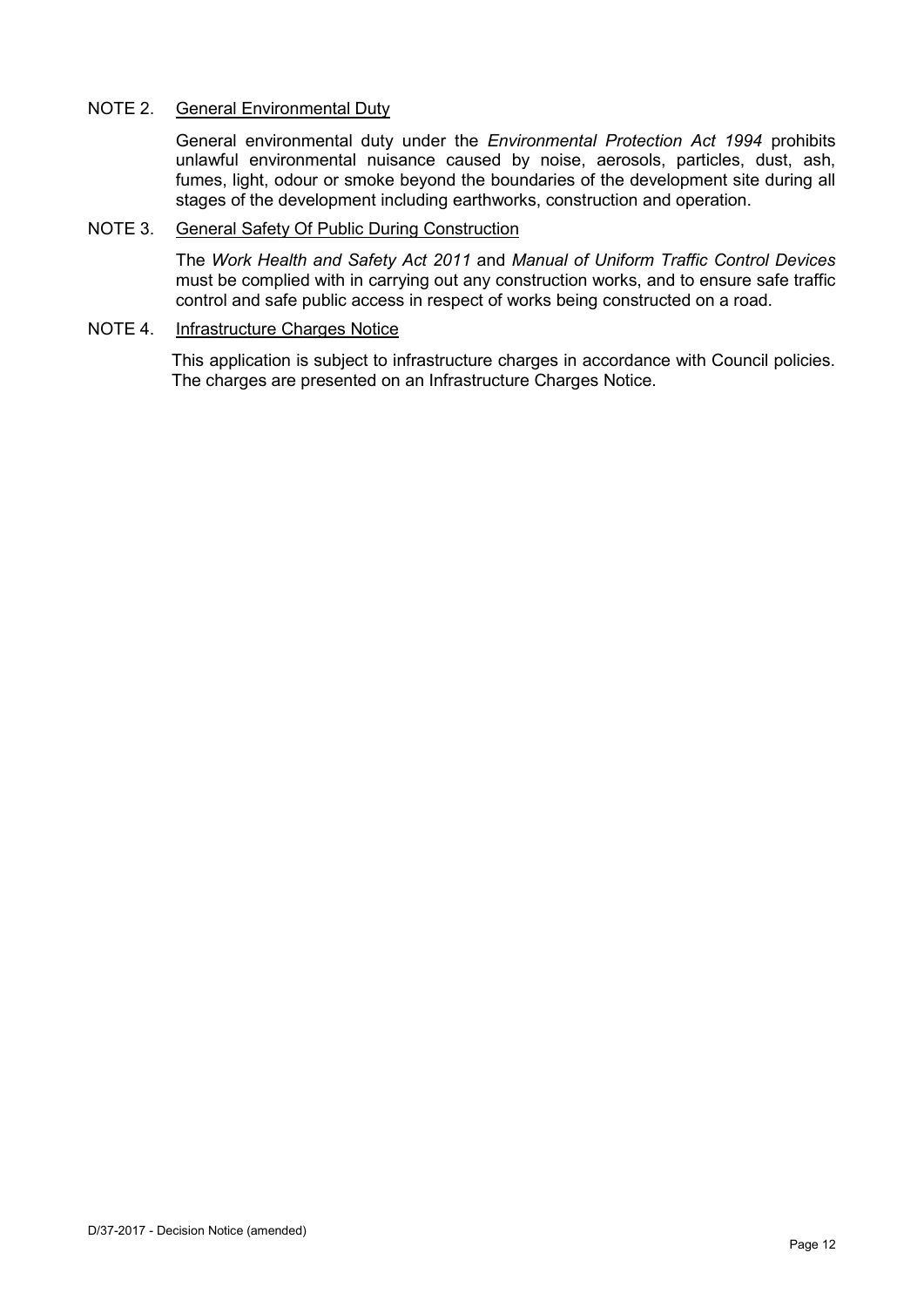

# **Attachment 2 - Appeal Rights**

*PLANNING ACT 2016*

The following is an extract from the *Planning Act 2016 (Chapter 6)*

#### *Appeal rights*

#### *229 Appeals to tribunal or P&E Court*

- (1) Schedule 1 states—
	- (a) matters that may be appealed to— (i)either a tribunal or the P&E Court; or (ii)only a tribunal; or
	- (iii)only the P&E Court; and

(b) the person— (i)who may appeal a matter (the **appellant**); and (ii)who is a respondent in an appeal of the matter; and (iii)who is a co-respondent in an appeal of the matter; and

- (iv)who may elect to be a co-respondent in an appeal of the matter.
- (2) An appellant may start an appeal within the appeal period.
- (3) The **appeal period** is—
	- (a) for an appeal by a building advisory agency—10 business days after a decision notice for the decision is given to the agency or
	- (b) for an appeal against a deemed refusal—at any time after the deemed refusal happens; or
	- (c) for an appeal against a decision of the Minister, under chapter 7, part 4, to register premises or to renew the registration of premises—20 business days after a notice is published under section 269(3)(a) or (4); or
	- (d) for an appeal against an infrastructure charges notice— 20 business days after the infrastructure charges notice is given to the person; or
	- (e) for an appeal about a deemed approval of a development application for which a decision notice has not been given—30 business days after the applicant gives the deemed approval notice to the assessment manager; or
	- (f) for any other appeal—20 business days after a notice of the decision for the matter, including an enforcement notice, is given to the person. Note—

See the P&E Court Act for the court's power to extend the appeal period.

- (4) Each respondent and co-respondent for an appeal may be heard in the appeal.
- (5) If an appeal is only about a referral agency's response, the assessment manager may apply to the tribunal or P&E Court to withdraw from the appeal.
- (6) To remove any doubt, it is declared that an appeal against
	- an infrastructure charges notice must not be about— (a) the adopted charge itself; or
	- (b) for a decision about an offset or refund—
		- (i) the establishment cost of trunk infrastructure identified in a LGIP; or
		- (ii) the cost of infrastructure decided using the method

included in the local government's charges resolution.

#### **230 Notice of appeal**

- (1) An appellant starts an appeal by lodging, with the registrar of the tribunal or P&E Court, a notice of appeal that—
	- (a) is in the approved form; and
	- (b) succinctly states the grounds of the appeal.
- (2) The notice of appeal must be accompanied by the required fee.
- (3) The appellant or, for an appeal to a tribunal, the registrar must, within the service period, give a copy of the notice of appeal to—
	- (a) the respondent for the appeal; and
	- (b) each co-respondent for the appeal; and
- (d) for an appeal about a change application under schedule 1, table 1, item 2—each principal submitter for the change application; and
- (e) each person who may elect to become a co-respondent for the appeal, other than an eligible submitter who is not a principal submitter in an appeal under paragraph (c) or (d); and
- (f) for an appeal to the P&E Court—the chief executive; and
- (g) for an appeal to a tribunal under another Act—any other person who the registrar considers appropriate.
- (4) The **service period** is—
	- (a) if a submitter or advice agency started the appeal in the P&E Court—2 business days after the appeal is started; or
	- (b) otherwise—10 business days after the appeal is started.
- (5) A notice of appeal given to a person who may elect to be a co-respondent must state the effect of subsection
- (6) A person elects to be a co-respondent by filing a notice of election, in the approved form, within 10 business days after the notice of appeal is given to the person*.*

# **231 Other appeals**

- (1) Subject to this chapter, schedule 1 and the P&E Court Act, unless the Supreme Court decides a decision or other matter under this Act is affected by jurisdictional error, the decision or matter is non-appealable.
- (2) The Judicial Review Act 1991, part 5 applies to the decision or matter to the extent it is affected by jurisdictional error.
- (3) A person who, but for subsection (1) could have made an application under the Judicial Review Act 1991 in relation to the decision or matter, may apply under part 4 of that Act for a statement of reasons in relation to the decision or matter.
- (4) In this section— **decision** includes—
	- (a) conduct engaged in for the purpose of making a decision; and
	- (b) other conduct that relates to the making of a decision; and
	- (c) the making of a decision or the failure to make a decision; and
	- (d) a purported decision; and
	- (e) a deemed refusal.

**non-appealable**, for a decision or matter, means the decision or matter—

- (a) is final and conclusive; and
- (b) may not be challenged, appealed against, reviewed, quashed, set aside or called into question in any other way under the Judicial Review Act 1991 or otherwise, whether by the Supreme Court, another court, a tribunal or another entity; and
- (c) is not subject to any declaratory, injunctive or other order of the Supreme Court, another court, a tribunal or another entity on any ground.

#### **232 Rules of the P&E Court**

- (1) A person who is appealing to the P&E Court must comply with the rules of the court that apply to the appeal.
- (2) However, the P&E Court may hear and decide an appeal even if the person has not complied with rules of the P&E Court.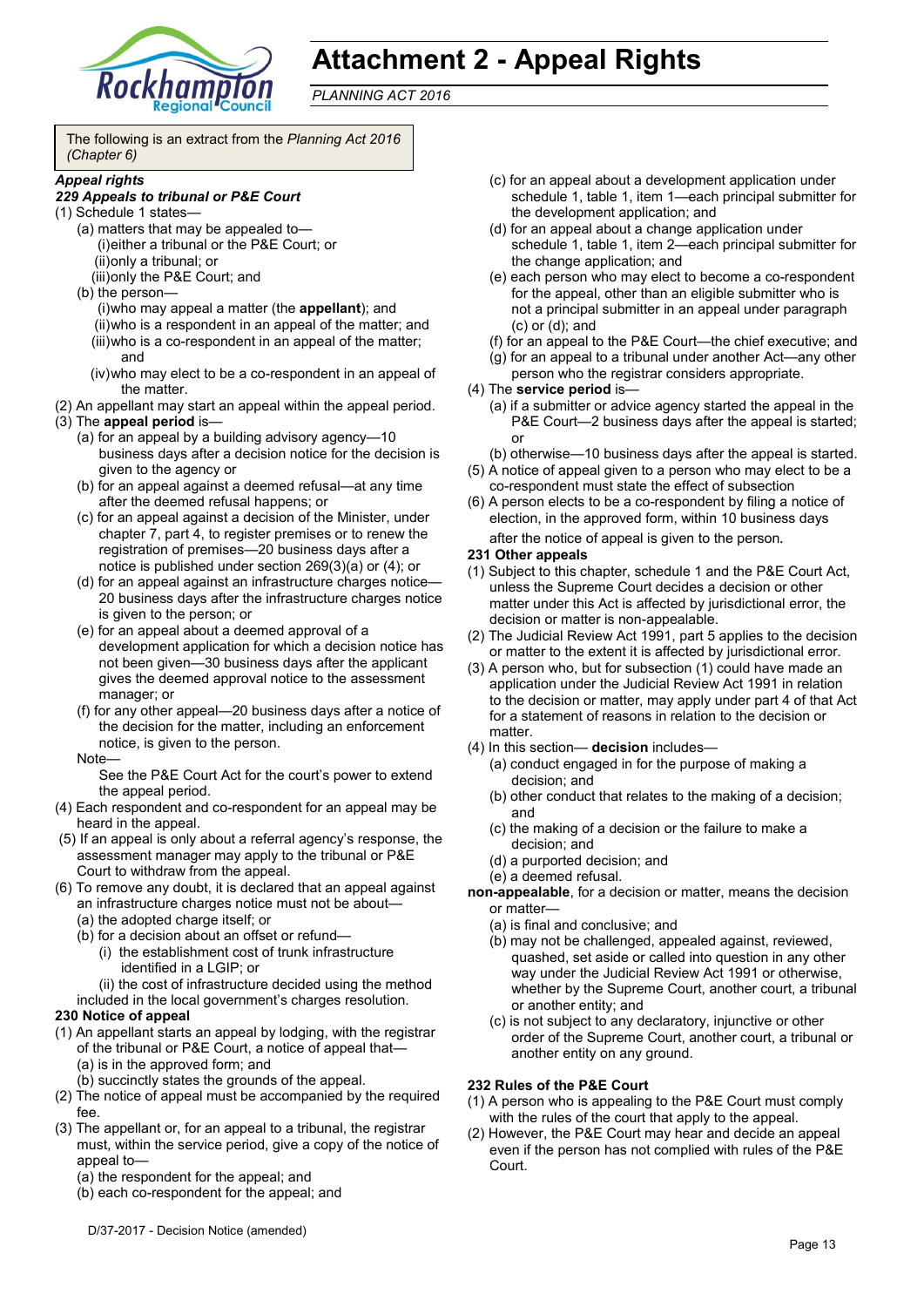

# **Appeal Rights**

*PLANNING ACT 2016*

# **Schedule 1**

#### **Appeals section 229 1 Appeal rights and parties to appeals**

- (1) Table 1 states the matters that may be appealed to—(a) the P&E court; or (b) a tribunal.
- (2) However, table 1 applies to a tribunal only if the matter involves—
	- (a) the refusal, or deemed refusal of a development application, for—
	- (i) a material change of use for a classified building; or
	- (ii) operational work associated with building work, a retaining wall, or a tennis court; or
	- (b) a provision of a development approval for—
	- (i) a material change of use for a classified building; or
- (ii) operational work associated with building work, a retaining wall, or a tennis court; or
	- (c) if a development permit was applied for—the decision to give a preliminary approval for—
		- (i) a material change of use for a classified building; or
		- (ii) operational work associated with building work, a retaining wall, or a tennis court; or
	- (d) a development condition if—
		- (i) the development approval is only for a material change of use that involves the use of a building classified under the Building Code as a class 2 building; and
		- (ii) the building is, or is proposed to be, not more than 3 storeys; and
		- (iii) the proposed development is for not more than 60 sole-occupancy units; or
	- (e) a decision for, or a deemed refusal of, an extension application for a development approval that is only for a material change of use of a classified building; or
	- (f) a decision for, or a deemed refusal of, a change application for a development approval that is only for a material change of use of a classified building; or
	- (g) a matter under this Act, to the extent the matter relates to—
		- (i) the Building Act, other than a matter under that Act that may or must be decided by the Queensland Building and Construction Commission; or
		- (ii) the Plumbing and Drainage Act, part 4 or 5; or
	- (h) a decision to give an enforcement notice in relation to a matter under paragraphs (a) to (g); or
	- (i) a decision to give an infrastructure charges notice; or
	- (j) the refusal, or deemed refusal, of a conversion application; or
	- (k) a matter that, under another Act, may be appealed to the tribunal; or
	- (l) a matter prescribed by regulation.
- (3) Also, table 1 does not apply to a tribunal if the matter
- involves—
	- (a) for a matter in subsection  $(2)(a)$  to  $(d)$ 
		- (i) a development approval for which the development application required impact assessment; and
		- (ii) a development approval in relation to which the assessment manager received a properly made submission for the development application; or
	- (b) a provision of a development approval about the identification or inclusion, under a variation approval, of a matter for the development.
- (4) Table 2 states the matters that may be appealed only to the P&E Court.
- (5) Table 3 states the matters that may be appealed only to the tribunal.
- (6) In each table—
	- (a) column 1 states the appellant in the appeal; and
	- (b) column 2 states the respondent in the appeal; and
	- (c) column 3 states the co-respondent (if any) in the appeal; and
	- (d) column 4 states the co-respondents by election (if any) in the appeal.
- (7) If the chief executive receives a notice of appeal under section 230(3)(f), the chief executive may elect to be a corespondent in the appeal.

| Table 1<br>Appeals to the P&E Court and, for certain matters, to a tribunal                                                                                                                                                                                                                                                                    |                           |                                                                              |                                                                                                                 |
|------------------------------------------------------------------------------------------------------------------------------------------------------------------------------------------------------------------------------------------------------------------------------------------------------------------------------------------------|---------------------------|------------------------------------------------------------------------------|-----------------------------------------------------------------------------------------------------------------|
| 1. Development applications<br>An appeal may be made against-<br>(a) the refusal of all or part of the development application; or<br>(b) the deemed refusal of the development application; or<br>(c) a provision of the development approval; or<br>(d) if a development permit was applied for—the decision to give a preliminary approval. |                           |                                                                              |                                                                                                                 |
| Column 1<br>Appellant                                                                                                                                                                                                                                                                                                                          | Column 2<br>Respondent    | Column 3<br>Co-respondent<br>$($ if any $)$                                  | Column 4<br>Co-respondent by election<br>(i f an y)                                                             |
| The applicant                                                                                                                                                                                                                                                                                                                                  | The assessment<br>manager | If the appeal is about<br>a concurrence<br>agency's referral<br>response—the | 1 A concurrence agency that is<br>not a co-respondent<br>2 If a chosen Assessment<br>manager is the respondent- |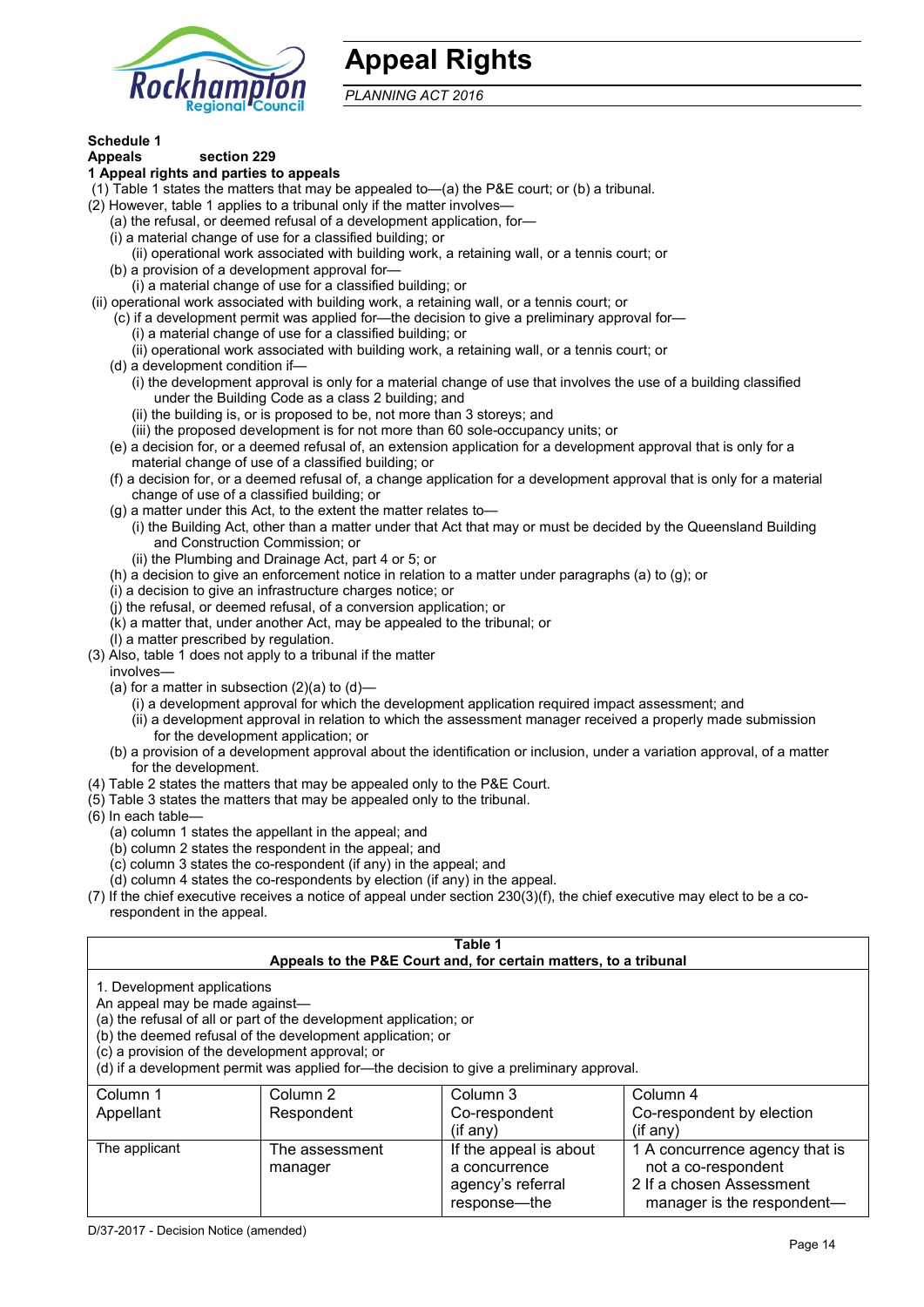| Table 1<br>Appeals to the P&E Court and, for certain matters, to a tribunal                                                                                                                                                                                                                                                                                                                                                                                                                                                                                                                                                                                                                                                                                                                                                                                                                                                               |                                                                                                                               |                                                                 |                                                                                                                                                                                                                                                                                                                                                 |
|-------------------------------------------------------------------------------------------------------------------------------------------------------------------------------------------------------------------------------------------------------------------------------------------------------------------------------------------------------------------------------------------------------------------------------------------------------------------------------------------------------------------------------------------------------------------------------------------------------------------------------------------------------------------------------------------------------------------------------------------------------------------------------------------------------------------------------------------------------------------------------------------------------------------------------------------|-------------------------------------------------------------------------------------------------------------------------------|-----------------------------------------------------------------|-------------------------------------------------------------------------------------------------------------------------------------------------------------------------------------------------------------------------------------------------------------------------------------------------------------------------------------------------|
|                                                                                                                                                                                                                                                                                                                                                                                                                                                                                                                                                                                                                                                                                                                                                                                                                                                                                                                                           |                                                                                                                               | concurrence agency                                              | the prescribed assessment<br>manager<br>3 Any eligible advice agency for<br>the application<br>4 Any eligible submitter for the<br>application                                                                                                                                                                                                  |
| 2. Change applications<br>An appeal may be made against-<br>(b) a deemed refusal of a change application.                                                                                                                                                                                                                                                                                                                                                                                                                                                                                                                                                                                                                                                                                                                                                                                                                                 |                                                                                                                               |                                                                 | (a) a responsible entity's decision for a change application, other than a decision made by the P&E court; or                                                                                                                                                                                                                                   |
| Column 1<br>Appellant                                                                                                                                                                                                                                                                                                                                                                                                                                                                                                                                                                                                                                                                                                                                                                                                                                                                                                                     | Column <sub>2</sub><br>Respondent                                                                                             | Column 3<br>Co-respondent<br>(if any)                           | Column 4<br>Co-respondent by election<br>(if any)                                                                                                                                                                                                                                                                                               |
| 1 The applicant<br>2 If the responsible<br>entity is the<br>assessment<br>manager-an<br>affected entity that<br>gave a pre-request<br>notice or response<br>notice                                                                                                                                                                                                                                                                                                                                                                                                                                                                                                                                                                                                                                                                                                                                                                        | The responsible<br>entity                                                                                                     | If an affected entity<br>starts the appeal-the<br>applicant     | 1 A concurrence agency for the<br>development application<br>2 If a chosen assessment<br>manager is the respondent-<br>the prescribed assessment<br>manager<br>3 A private certifier for the<br>development application<br>4 Any eligible advice agency for<br>the change application<br>5 Any eligible submitter for the<br>change application |
| 3. Extension applications<br>An appeal may be made against-                                                                                                                                                                                                                                                                                                                                                                                                                                                                                                                                                                                                                                                                                                                                                                                                                                                                               | (a) the assessment manager's decision about an extension application; or<br>(b) a deemed refusal of an extension application. |                                                                 |                                                                                                                                                                                                                                                                                                                                                 |
| Column 1<br>Appellant                                                                                                                                                                                                                                                                                                                                                                                                                                                                                                                                                                                                                                                                                                                                                                                                                                                                                                                     | Column <sub>2</sub><br>Respondent                                                                                             | Column 3<br>Co-respondent<br>(if any)                           | Column 4<br>Co-respondent by election<br>(if any)                                                                                                                                                                                                                                                                                               |
| 1 The applicant<br>2 For a matter other<br>than a deemed<br>refusal of an<br>extension<br>application $-$ a<br>concurrence<br>agency, other than<br>the chief executive,<br>for the application                                                                                                                                                                                                                                                                                                                                                                                                                                                                                                                                                                                                                                                                                                                                           | The assessment<br>manager                                                                                                     | If a concurrence<br>agency starts the<br>appeal - the applicant | If a chosen assessment<br>manager is the respondent - the<br>prescribed assessment manager                                                                                                                                                                                                                                                      |
| 4. Infrastructure charges notices<br>An appeal may be made against an infrastructure charges notice on 1 or more of the following grounds<br>a) The notice involved an error relating to -<br>(i) The application of the relevant adopted charge; or<br>Examples of errors in applying an adopted charge -<br>The incorrect application of gross floor area for a non-residential development<br>Applying an incorrect 'use category', under a regulation, to the development<br>The working out of extra demands, for section 120; or<br>(i)<br>An offset or refund; or<br>(ii)<br>b) The was no decision about an offset or refund; or<br>c) If the infrastructure charges notice states a refund will be given – the timing for giving the refund; or<br>d) The amount of the charge is so unreasonable that no reasonable relevant local government could have<br>imposed the amount.<br>Column 3<br>Column 1<br>Column 2<br>Column 4 |                                                                                                                               |                                                                 |                                                                                                                                                                                                                                                                                                                                                 |
| Appellant                                                                                                                                                                                                                                                                                                                                                                                                                                                                                                                                                                                                                                                                                                                                                                                                                                                                                                                                 | Respondent                                                                                                                    | Co-respondent                                                   | Co-respondent by election                                                                                                                                                                                                                                                                                                                       |

D/37-2017 - Decision Notice (amended)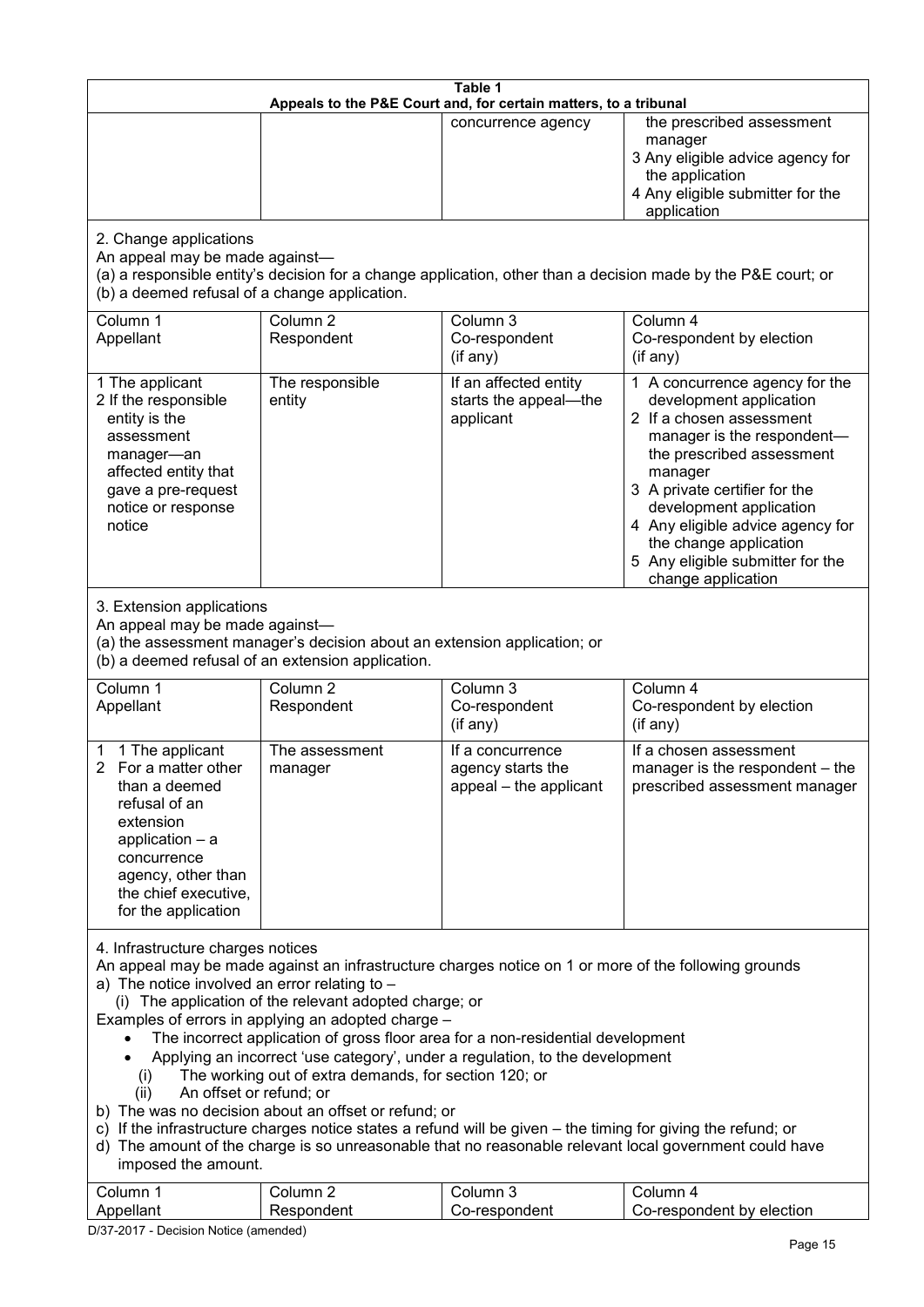|                                                                                                                                                                 |                                                                                                                                                       | Table 1                                                                                                                 |                                                                                                                                                                                                                        |  |  |
|-----------------------------------------------------------------------------------------------------------------------------------------------------------------|-------------------------------------------------------------------------------------------------------------------------------------------------------|-------------------------------------------------------------------------------------------------------------------------|------------------------------------------------------------------------------------------------------------------------------------------------------------------------------------------------------------------------|--|--|
|                                                                                                                                                                 |                                                                                                                                                       | Appeals to the P&E Court and, for certain matters, to a tribunal                                                        |                                                                                                                                                                                                                        |  |  |
| The person given the<br>Infrastructure charges<br>notice                                                                                                        | The local government<br>that gave the<br>infrastructure charges<br>notice                                                                             | (if any)                                                                                                                | (if any)                                                                                                                                                                                                               |  |  |
| 5. Conversion applications<br>An appeal may be made against-<br>(a) the refusal of a conversion application; or                                                 | (b) a deemed refusal of a conversion application.                                                                                                     |                                                                                                                         |                                                                                                                                                                                                                        |  |  |
| Column 1<br>Appellant                                                                                                                                           | Column <sub>2</sub><br>Respondent                                                                                                                     | Column 3<br>Co-respondent<br>(if any)                                                                                   | Column 4<br>Co-respondent by election<br>(if any)                                                                                                                                                                      |  |  |
| The applicant                                                                                                                                                   | The local government<br>to which the conversion<br>application was made                                                                               |                                                                                                                         |                                                                                                                                                                                                                        |  |  |
| 6. Enforcement notices                                                                                                                                          | An appeal may be made against the decision to give an enforcement notice.                                                                             |                                                                                                                         |                                                                                                                                                                                                                        |  |  |
| Column 1<br>Appellant                                                                                                                                           | Column <sub>2</sub><br>Respondent                                                                                                                     | Column 3<br>Co-respondent<br>(if any)                                                                                   | Column 4<br>Co-respondent by election<br>(if any)                                                                                                                                                                      |  |  |
| The person given the<br>enforcement notice                                                                                                                      | The enforcement<br>authority                                                                                                                          |                                                                                                                         | If the enforcement authority is<br>not the local government for<br>the premises in relation to which<br>the offence is alleged to have<br>happened-the local<br>government                                             |  |  |
| Table 2                                                                                                                                                         |                                                                                                                                                       |                                                                                                                         |                                                                                                                                                                                                                        |  |  |
| 1. Appeals from tribunal<br>section 252, on the ground of-<br>(b) jurisdictional error.                                                                         | An appeal may be made against a decision of a tribunal, other than a decision under<br>(a) an error or mistake in law on the part of the tribunal; or | Appeals to the P&E Court only                                                                                           |                                                                                                                                                                                                                        |  |  |
| Column 1<br>Appellant                                                                                                                                           | Column <sub>2</sub><br>Respondent                                                                                                                     | Column 3<br>Co-respondent<br>(if any)                                                                                   | Column 4<br>Co-respondent by election<br>(if any)                                                                                                                                                                      |  |  |
| A party to the<br>proceedings for the<br>decision                                                                                                               | The other party to the<br>proceedings for the<br>decision                                                                                             |                                                                                                                         |                                                                                                                                                                                                                        |  |  |
| 2. Eligible submitter appeals<br>(b) a variation request.                                                                                                       | application, to the extent that the decision relates to-                                                                                              |                                                                                                                         | An appeal may be made against the decision to give a development approval, or an approval for a change<br>(a) any part of the development application for the development approval that required impact assessment; or |  |  |
| Column 1<br>Appellant                                                                                                                                           | Column <sub>2</sub><br>Respondent                                                                                                                     | Column 3<br>Co-respondent<br>(if any)                                                                                   | Column 4<br>Co-respondent by election<br>(if any)                                                                                                                                                                      |  |  |
| 1 For a development<br>application-an<br>eligible submitter for<br>the development<br>application<br>2 For a change<br>application-an<br>eligible submitter for | 1 For a development<br>application-the<br>assessment<br>manager<br>2 For a change<br>application-the<br>responsible entity                            | 1 The applicant<br>2 If the appeal is about<br>a concurrence<br>agency's referral<br>response-the<br>concurrence agency | Another eligible<br>submitter for the<br>application                                                                                                                                                                   |  |  |

D/37-2017 - Decision Notice (amended)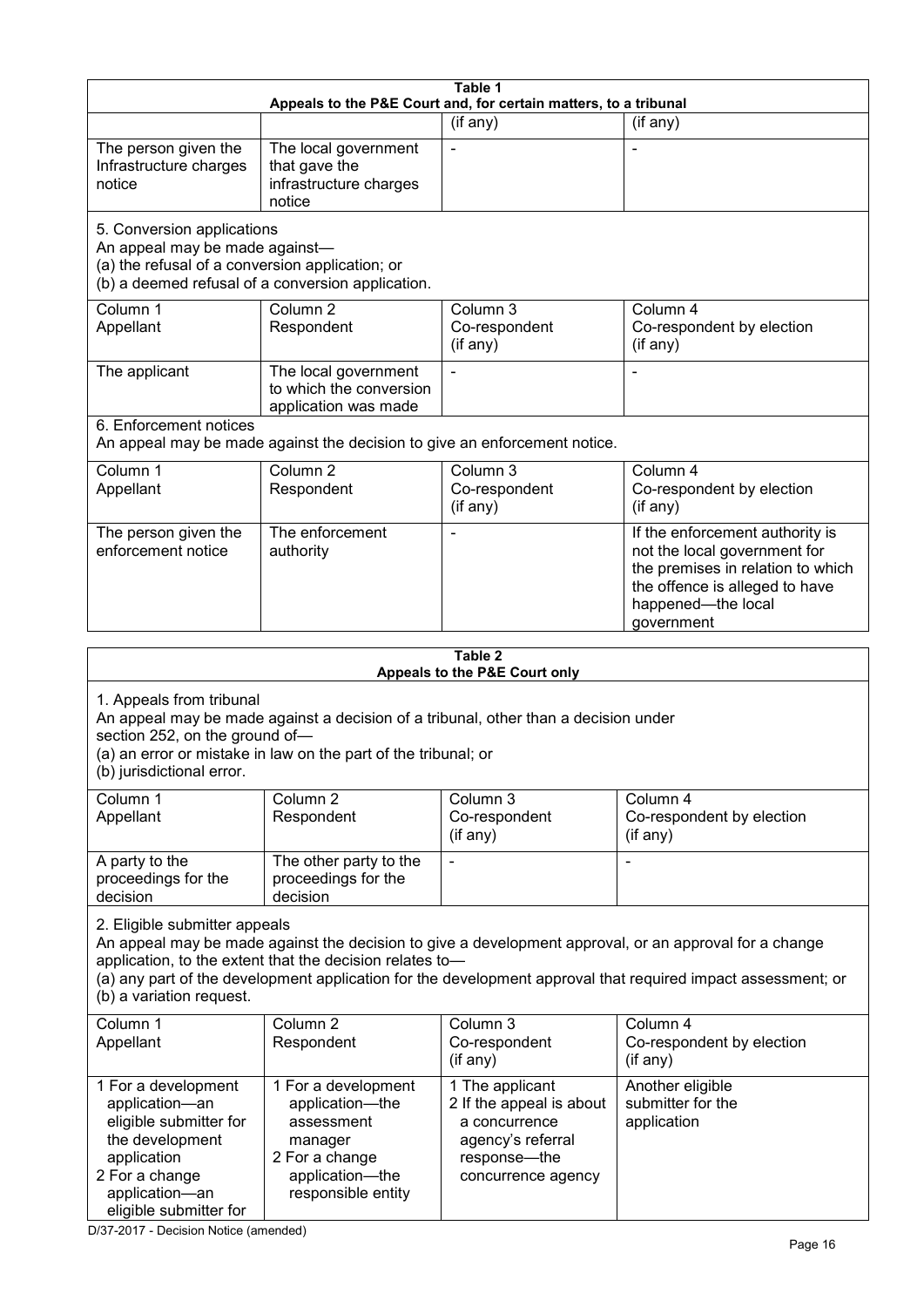| Table 2<br>Appeals to the P&E Court only                                                                                                                                                                                                                                                                                                                                                                           |                                                                                                                            |                                                                                                                         |                                                                                        |  |
|--------------------------------------------------------------------------------------------------------------------------------------------------------------------------------------------------------------------------------------------------------------------------------------------------------------------------------------------------------------------------------------------------------------------|----------------------------------------------------------------------------------------------------------------------------|-------------------------------------------------------------------------------------------------------------------------|----------------------------------------------------------------------------------------|--|
| the change<br>application                                                                                                                                                                                                                                                                                                                                                                                          |                                                                                                                            |                                                                                                                         |                                                                                        |  |
| 3. Eligible submitter and eligible advice agency appeals<br>An appeal may be made against a provision of a development approval, or failure to<br>include a provision in the development approval, to the extent the matter relates to-<br>(a) any part of the development application or the change application, for the development approval, that<br>required impact assessment; or<br>(b) a variation request. |                                                                                                                            |                                                                                                                         |                                                                                        |  |
| Column 1<br>Appellant                                                                                                                                                                                                                                                                                                                                                                                              | Column <sub>2</sub><br>Respondent                                                                                          | Column 3<br>Co-respondent<br>(if any)                                                                                   | Column 4<br>Co-respondent by election<br>(if any)                                      |  |
| 1 For a development<br>application-an<br>eligible submitter for<br>the development<br>application<br>2 For a change<br>application-an<br>eligible submitter for<br>the change<br>application<br>3 An eligible advice<br>agency for the<br>development<br>application or change<br>application                                                                                                                      | 1 For a development<br>application-the<br>assessment<br>manager<br>2 For a change<br>application-the<br>responsible entity | 1 The applicant<br>2 If the appeal is about<br>a concurrence<br>agency's referral<br>response-the<br>concurrence agency | Another eligible submitter for the<br>application                                      |  |
| 4. Compensation claims<br>An appeal may be made against-<br>(a) a decision under section 32 about a compensation claim; or<br>(b) a decision under section 265 about a claim for compensation; or<br>(c) a deemed refusal of a claim under paragraph (a) or (b).                                                                                                                                                   |                                                                                                                            |                                                                                                                         |                                                                                        |  |
| Column 1<br>Appellant                                                                                                                                                                                                                                                                                                                                                                                              | Column 2<br>Respondent                                                                                                     | Column 3<br>Co-respondent<br>(if any)                                                                                   | Column 4<br>Co-respondent by election<br>(if any)                                      |  |
| A person dissatisfied<br>with the decision                                                                                                                                                                                                                                                                                                                                                                         | The local<br>government to which<br>the claim was made                                                                     |                                                                                                                         |                                                                                        |  |
| 5. Registered premises                                                                                                                                                                                                                                                                                                                                                                                             |                                                                                                                            | An appeal may be made against a decision of the Minister under chapter 7, part 4.                                       |                                                                                        |  |
| Column 1<br>Appellant                                                                                                                                                                                                                                                                                                                                                                                              | Column <sub>2</sub><br>Respondent                                                                                          | Column 3<br>Co-respondent<br>(if any)                                                                                   | Column 4<br>Co-respondent by election<br>(if any)                                      |  |
| 1 A person given a<br>decision notice about<br>the decision<br>2 If the decision is to<br>register premises or<br>renew the<br>registration of<br>premises-an owner<br>or occupier of<br>premises in the<br>affected area for the<br>registered premises<br>who is dissatisfied<br>with the decision                                                                                                               | The Minister                                                                                                               |                                                                                                                         | If an owner or occupier starts the<br>appeal - the owner of the<br>registered premises |  |